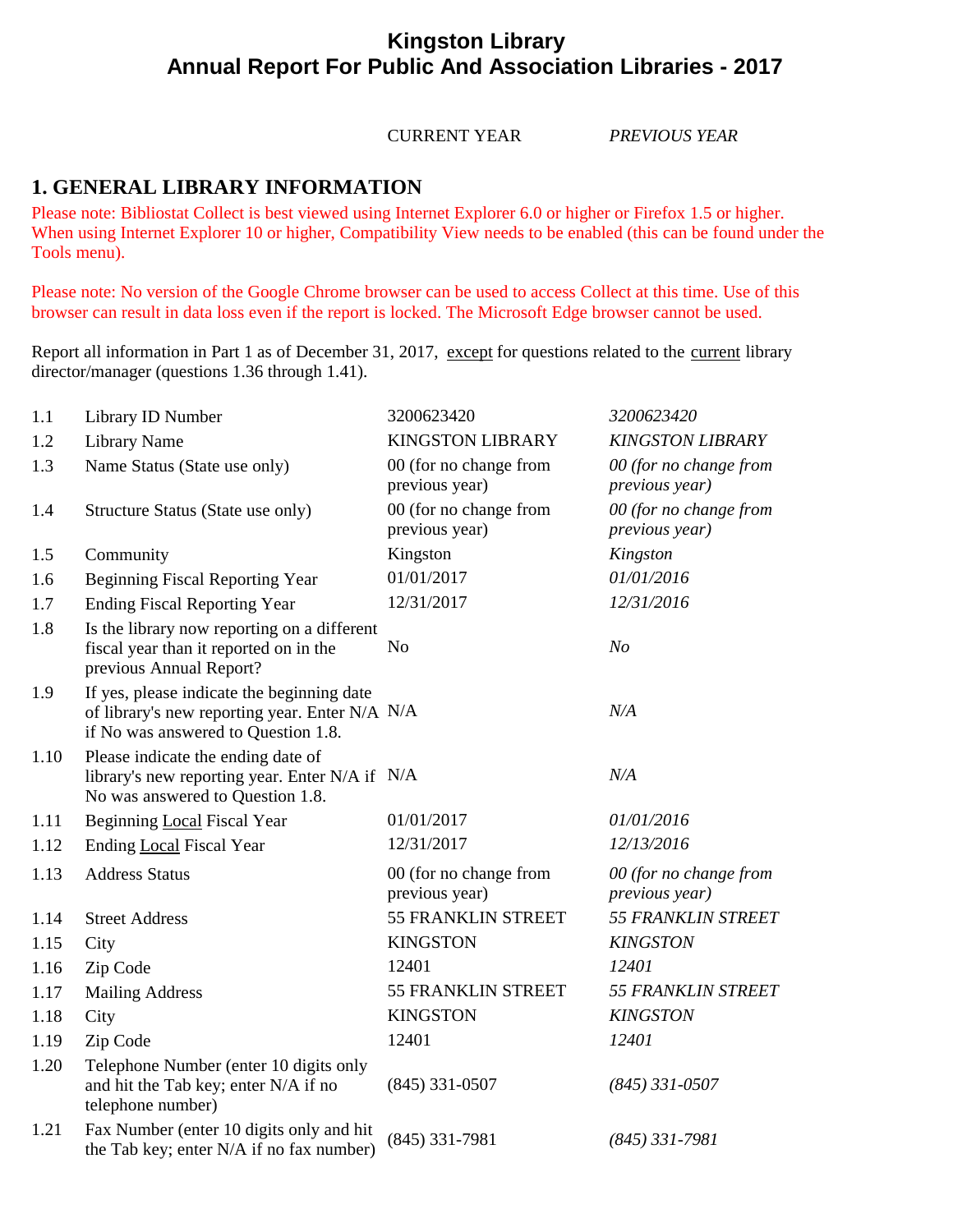| 1.22 | E-Mail Address to Contact the Library<br>(Enter N/A if no e-mail address)                                                                                                                                                                                  | director@kingstonlibrary.org                              | director@kingstonlibrary.org         |
|------|------------------------------------------------------------------------------------------------------------------------------------------------------------------------------------------------------------------------------------------------------------|-----------------------------------------------------------|--------------------------------------|
| 1.23 | Library Home Page URL (Enter N/A if<br>no home page URL)                                                                                                                                                                                                   | www.kingstonlibrary.org                                   | www.kingstonlibrary.org              |
| 1.24 | Population Chartered to Serve (per 2010<br>Census)                                                                                                                                                                                                         | 23,893                                                    | 23,893                               |
| 1.25 | Indicate the type of library as stated in the<br>library's charter (select one):                                                                                                                                                                           | <b>PUBLIC</b>                                             | <b>PUBLIC</b>                        |
| 1.26 | Indicate the area chartered to serve as<br>stated in the library's charter (select one):                                                                                                                                                                   | Special Legislative District                              | Special Legislative District         |
| 1.27 | During the reporting year, has there been<br>any change to the library's legal service<br>area boundaries? Changes must be the<br>result of a Regents charter action. Answer<br>Y for Yes, N for No.                                                       | N                                                         | $\boldsymbol{N}$                     |
| 1.28 | Indicate the type of charter the library<br>currently holds (select one):                                                                                                                                                                                  | Absolute                                                  | Absolute                             |
| 1.29 | Date the library was granted its absolute<br>charter or the date of the provisional<br>charter if the library does not have an<br>absolute charter                                                                                                         | 11/03/2005                                                | 11/03/2005                           |
| 1.30 | Date the library was last registered                                                                                                                                                                                                                       | 10/17/1907                                                | 10/17/1907                           |
| 1.31 | Federal Employer Identification Number                                                                                                                                                                                                                     | 141374488                                                 | 141374488                            |
| 1.32 | County                                                                                                                                                                                                                                                     | <b>ULSTER</b>                                             | <b>ULSTER</b>                        |
| 1.33 | <b>School District</b>                                                                                                                                                                                                                                     | <b>Kingston City School</b><br>Consolidated               | Kingston City School<br>Consolidated |
| 1.34 | Town/City                                                                                                                                                                                                                                                  | Kingston                                                  | Kingston                             |
| 1.35 | <b>Library System</b>                                                                                                                                                                                                                                      | Mid-Hudson Library System                                 | Mid-Hudson Library System            |
|      | THESE QUESTIONS ARE FOR NYC LIBRARIES ONLY. PLEASE PROCEED TO THE NEXT<br><b>QUESTION.</b>                                                                                                                                                                 |                                                           |                                      |
|      | 1.36a President/CEO Name                                                                                                                                                                                                                                   |                                                           |                                      |
|      | 1.36b President/CEO Phone Number                                                                                                                                                                                                                           |                                                           |                                      |
|      | 1.36c President/CEO Email                                                                                                                                                                                                                                  |                                                           |                                      |
|      | NOTE: For questions 1.37 through 1.45, report all information for the <u>current</u> library director/manager.                                                                                                                                             |                                                           |                                      |
| 1.37 | Title of Library Director/ Manager (select<br>one):                                                                                                                                                                                                        | Ms.                                                       | Ms.                                  |
| 1.38 | First Name of Library Director/Manager                                                                                                                                                                                                                     | Margaret                                                  | Margaret                             |
| 1.39 | Last Name of Library Director/Manager                                                                                                                                                                                                                      | Menard                                                    | Menard                               |
| 1.40 | NYS Public Librarian Certification<br>Number                                                                                                                                                                                                               | 21660                                                     | 21660                                |
| 1.41 | What is the highest education level of the<br>library manager/director?                                                                                                                                                                                    | <b>Master's Degree</b>                                    | <b>Master's Degree</b>               |
| 1.42 | If the library manager/director holds a<br>Master's Degree, is it a Master's Degree<br>in Library/Information Science?                                                                                                                                     | Y                                                         | Y                                    |
| 1.43 | Do all staff working in the budgeted<br>Librarian (certified) positions reported in<br>6.4 have an active NYS Public Librarian<br>Certificate? If No, list the name and<br>e-mail address of each staff member<br>without an active certificate in a Note. | Y                                                         | Y                                    |
| 1.44 | E-mail Address of the Director/Manager                                                                                                                                                                                                                     | director@kingstonlibrary.org director@kingstonlibrary.org |                                      |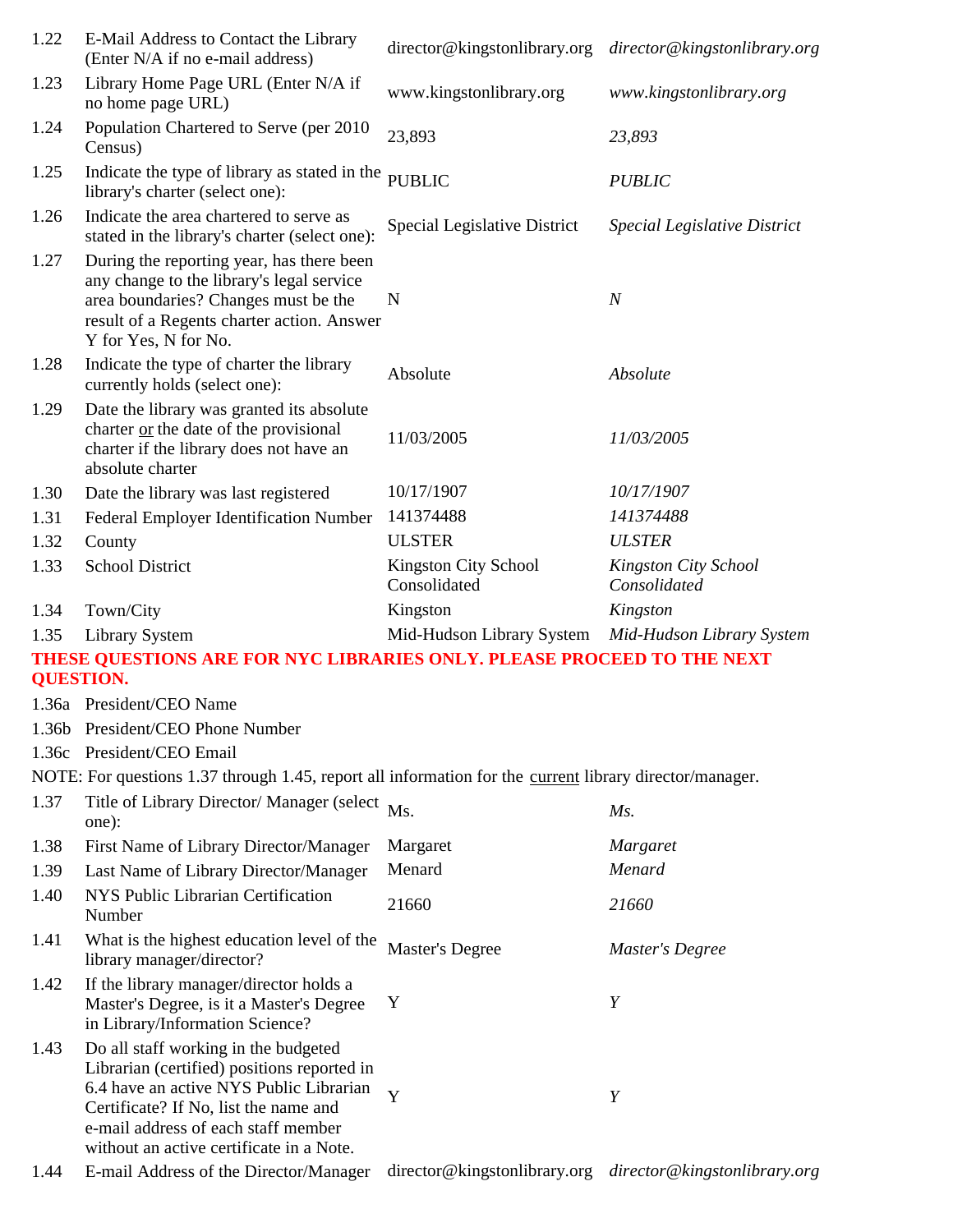| 1.45 | Fax Number of the Director/Manager                                                                                                                                                                                                                                                                          | $(845)$ 331-7981                                                     | $(845)$ 331-7981                                                             |
|------|-------------------------------------------------------------------------------------------------------------------------------------------------------------------------------------------------------------------------------------------------------------------------------------------------------------|----------------------------------------------------------------------|------------------------------------------------------------------------------|
| 1.46 | Is the library a member of the New York<br>State and Local Retirement System?                                                                                                                                                                                                                               | $\overline{N}$                                                       | $\overline{N}$                                                               |
| 1.47 | Does the library charge fees for library<br>cards to people residing outside the<br>system's service area?                                                                                                                                                                                                  | Y                                                                    | Y                                                                            |
| 1.48 | Was all or part of the library's funding<br>subject to a public vote(s) held during<br>Calendar Year 2017? (Please respond<br>even if the vote was unsuccessful). Enter<br>Y for Yes, N for No. If Yes, complete<br>one record for the public vote from each<br>funding source. If no, go to question 1.49. | Y                                                                    | Y                                                                            |
| 1.   | Name of municipality or district holding<br>the public vote                                                                                                                                                                                                                                                 | Kingston Library District                                            | Kingston Library                                                             |
| 2.   | Indicate the type of municipality or<br>district holding the public vote                                                                                                                                                                                                                                    | Special Legislative District                                         | <b>Special Legislative District</b>                                          |
| 3.   | Date the vote was held (mm/dd/2017)                                                                                                                                                                                                                                                                         | 06/06/2017                                                           | 06/07/2016                                                                   |
| 4.   | Was the vote successful? Y/N                                                                                                                                                                                                                                                                                | Y                                                                    | Y                                                                            |
| 5.   | What type of public vote was it?                                                                                                                                                                                                                                                                            | budget vote (special<br>legislative district public<br>library only) | budget vote (special<br>legislative district public<br><i>library only</i> ) |
| 6a.  | Most recent prior year approved<br>appropriation from a public vote:                                                                                                                                                                                                                                        | \$811,453                                                            | \$760,397                                                                    |
| 6b.  | Proposed increase in appropriation as a<br>result of the vote held on the date<br>reported in question number 3:                                                                                                                                                                                            | \$38,269                                                             | \$15,209                                                                     |
| 6c.  | Total proposed appropriation (sum of 6a)<br>and 6b):                                                                                                                                                                                                                                                        | \$849,722                                                            | \$775,606                                                                    |

**This question should only be answered if "No" was answered in Q1.48 OR the library has votes from different municipalities/districts that were held in different years, both current and prior.**

| 1.49 | Did the library receive funding from an<br>appropriation which was approved by<br>public vote in a prior year? (Prior to<br>Calendar Year 2017) Enter Y for Yes, N Y<br>for No. If Yes, complete one record for<br>the vote from each funding source. If No,<br>go to question 1.50. |                                                                           | Y                                                                           |
|------|--------------------------------------------------------------------------------------------------------------------------------------------------------------------------------------------------------------------------------------------------------------------------------------|---------------------------------------------------------------------------|-----------------------------------------------------------------------------|
| 1.   | Name of municipality or district holding<br>the public vote                                                                                                                                                                                                                          | Kingston City School District Kingston City School District               |                                                                             |
| 2.   | Indicate the type of municipality or<br>district holding the public vote                                                                                                                                                                                                             | <b>School District</b>                                                    | <b>School District</b>                                                      |
| 3.   | Date the last successful vote was held<br>$\text{(mm/dd/yyyy)}$                                                                                                                                                                                                                      | 05/16/2017                                                                | 05/17/2016                                                                  |
| 4.   | What type of public vote was it?                                                                                                                                                                                                                                                     | school district ballot<br>proposition (Ed. Law<br>$\hat{A}\$ \$259(1)(a)) | school district ballot<br>proposition (Ed. Law<br>$\hat{A}\hat{S}259(1)(a)$ |
| 5.   | What was the total dollar amount of the<br>appropriation from tax dollars resulting<br>from the last successful vote?                                                                                                                                                                | \$23,000                                                                  | \$23,000                                                                    |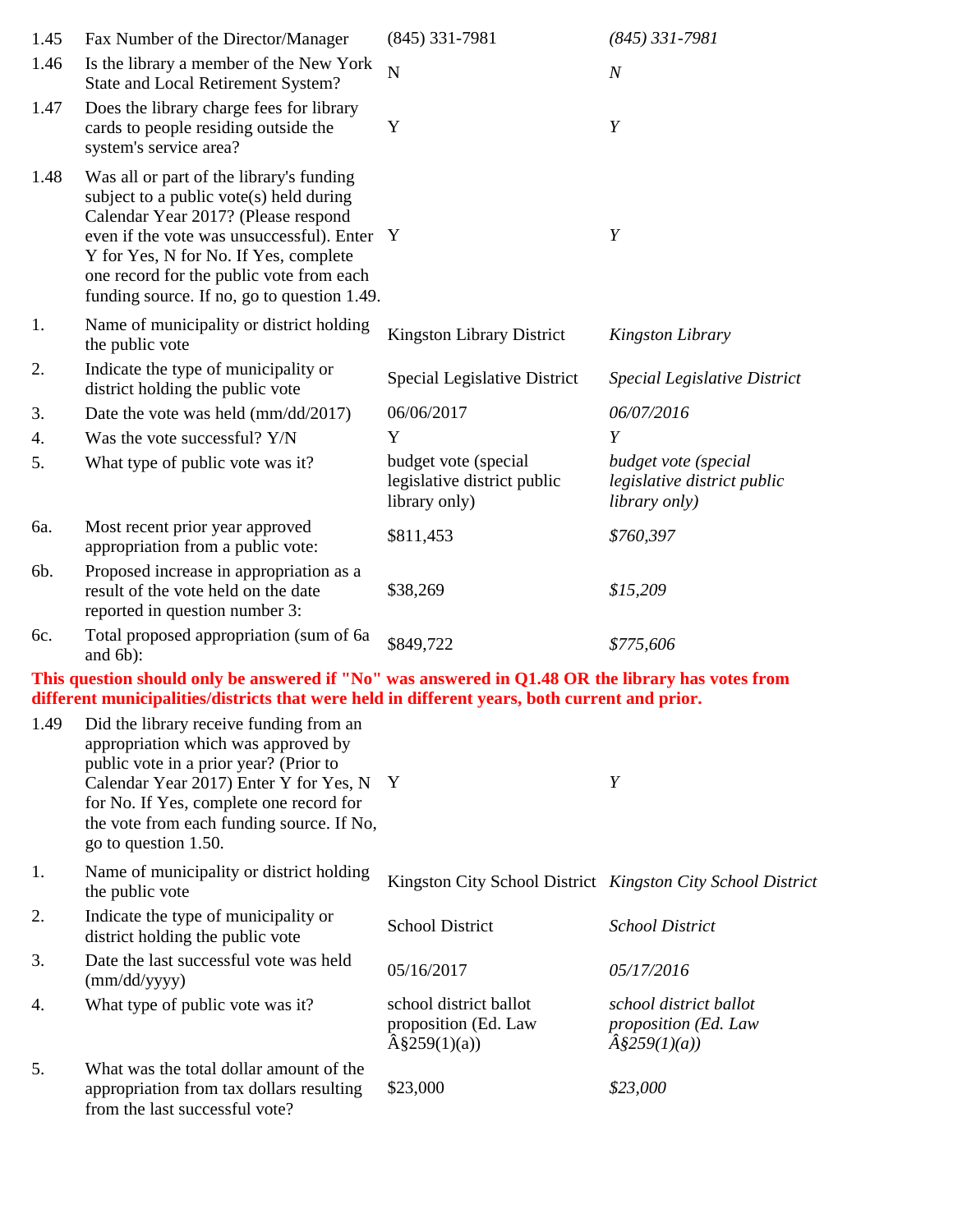| 1.50 | Does the reporting library have a<br>contractual agreement with a<br>municipality or district to provide library<br>services to residents of an area not served<br>by a chartered library? Enter Y for Yes,<br>N for No. If yes, please complete one<br>record for <i>each</i> contract. If no, go to<br>question 1.51.                                                                               | N   | $\overline{N}$ |
|------|-------------------------------------------------------------------------------------------------------------------------------------------------------------------------------------------------------------------------------------------------------------------------------------------------------------------------------------------------------------------------------------------------------|-----|----------------|
| 1.   | Name of contracting municipality or<br>district                                                                                                                                                                                                                                                                                                                                                       | N/A | N/A            |
| 2.   | Is this a written contractual agreement?                                                                                                                                                                                                                                                                                                                                                              | N/A | N/A            |
| 3.   | Population of the geographic area served<br>by this contract                                                                                                                                                                                                                                                                                                                                          | N/A | N/A            |
| 4.   | Dollar amount of contract                                                                                                                                                                                                                                                                                                                                                                             | N/A | N/A            |
| 5.   | Enter the appropriate code for range of<br>services provided (select one):                                                                                                                                                                                                                                                                                                                            | N/A | N/A            |
| 1.51 | For the reporting year, has the library<br>experienced any unusual circumstance(s)<br>that affected the statistics reported (e.g.,<br>natural disaster, fire, closed for<br>renovations, massive weeding of<br>collection, etc.)? If yes, please annotate<br>explaining the circumstance $(s)$ and the<br>impact on the library using the Note; if<br>no, please go to Part 2, Library<br>Collection. | N   | Y              |

## **2. LIBRARY COLLECTION**

Report holdings, additions, and subscriptions as of the end of the fiscal year reported in Part 1. Please click here to read general instructions before completing this section.

This section of the survey (2.1-2.22) collects data on selected types of materials.

It does not cover all materials (i.e., microforms, loose sheet music, maps, and pictures) for which expenditures are reported under Print Materials Expenditures, Electronic Materials Expenditures, and Other Materials Expenditures (questions 12.6, 12.7 and 12.8). Under this category report only items that have been purchased, leased or licensed by the library, a consortium, the state library, a donor or other person or entity. Included items must only be accessible with a valid library card or at a physical library location; inclusion in the catalog is not required. Do not include items freely available without monetary exchange. Count electronic materials at the administrative entity level; do not duplicate numbers at each branch.

#### **PRINT MATERIALS**

#### **Cataloged Books**

| <b>Adult Fiction Books</b>                                    | 11,207 | 11,460                                   |
|---------------------------------------------------------------|--------|------------------------------------------|
| <b>Adult Non-fiction Books</b>                                | 13,330 | 14,723                                   |
| (2.2)                                                         | 24,537 | 26,183                                   |
| <b>Children's Fiction Books</b>                               | 13,231 | 13,055                                   |
| <b>Children's Non-fiction Books</b>                           | 9,243  | 9,558                                    |
| <b>Total Children's Books (Total questions)</b><br>2.4 & 2.5  | 22,474 | 22,613                                   |
| <b>Total Cataloged Books (Total questions</b><br>$2.3 \& 2.6$ | 47,011 | 48,796                                   |
|                                                               |        | Total Adult Books (Total questions 2.1 & |

#### **Other Print Materials**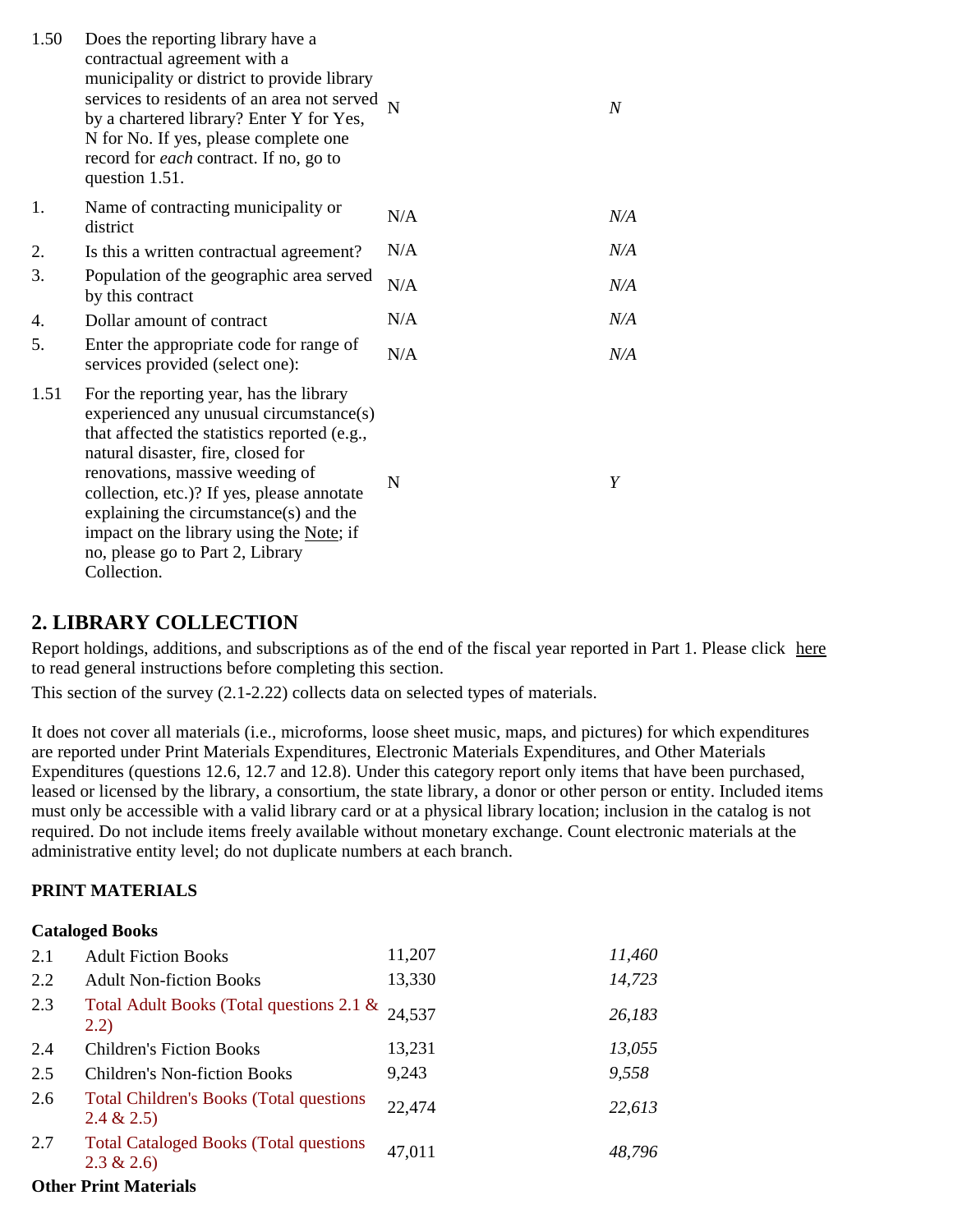| 2.8  | <b>Total Uncataloged Books</b>                                                                                                                                                                                                                           | $\mathbf{0}$   | $\theta$ |
|------|----------------------------------------------------------------------------------------------------------------------------------------------------------------------------------------------------------------------------------------------------------|----------------|----------|
| 2.9  | <b>Total Print Serials</b>                                                                                                                                                                                                                               | 70             | 70       |
| 2.10 | <b>All Other Print Materials</b>                                                                                                                                                                                                                         | 6,125          | 6,431    |
| 2.11 | <b>Total Other Print Materials (Total</b><br>questions 2.8 through 2.10)                                                                                                                                                                                 | 6,195          | 6,501    |
| 2.12 | <b>Total Print Materials (Total questions 2.7</b><br>and $2.11$ )                                                                                                                                                                                        | 53,206         | 55,297   |
|      | <b>ALL OTHER MATERIALS</b>                                                                                                                                                                                                                               |                |          |
|      | <b>Electronic Materials</b>                                                                                                                                                                                                                              |                |          |
| 2.13 | <b>Electronic Books</b>                                                                                                                                                                                                                                  | 10,608         | 12,266   |
| 2.14 | <b>Local Electronic Collections</b>                                                                                                                                                                                                                      | 11             | 13       |
| 2.15 | <b>NOVELNY Electronic Collections</b>                                                                                                                                                                                                                    | 16             | 10       |
| 2.16 | <b>Total Electronic Collections (Total</b><br>questions $2.14$ and $2.15$ )                                                                                                                                                                              | 27             | 23       |
| 2.17 | Audio - Downloadable Units                                                                                                                                                                                                                               | 2,802          | 3,226    |
| 2.18 | Video - Downloadable Units                                                                                                                                                                                                                               | 21             | 23       |
| 2.19 | Other Electronic Materials (Include items<br>that are not included in the above<br>categories, such as e-serials; electronic<br>files; collections of digital photographs;<br>and electronic government documents,<br>reference tools, scores and maps.) | 21             | 46       |
| 2.20 | <b>Total Electronic Materials (Total</b><br>questions 2.13, 2.16, 2.17, 2.18 and 2.19)                                                                                                                                                                   | 13,479         | 15,584   |
|      | <b>Non-Electronic Materials</b>                                                                                                                                                                                                                          |                |          |
| 2.21 | Audio - Physical Units                                                                                                                                                                                                                                   | 2,043          | 1,960    |
| 2.22 | Video - Physical Units                                                                                                                                                                                                                                   | 5,380          | 4,890    |
| 2.23 | Other Non-Electronic Materials (includes<br>films, slides, etc.)                                                                                                                                                                                         | 310            | 323      |
| 2.24 | <b>Total Other Materials Holdings (Total</b><br>questions 2.21 through 2.23)                                                                                                                                                                             | 7,733          | 7,173    |
| 2.25 | <b>GRAND TOTAL HOLDINGS (Total</b><br>questions 2.12, 2.20 and 2.24)                                                                                                                                                                                     | 74,418         | 78,054   |
|      | <b>CURRENT SERIAL SUBSCRIPTIONS</b>                                                                                                                                                                                                                      |                |          |
| 2.26 | <b>Current Print Serial Subscriptions</b>                                                                                                                                                                                                                | 65             | 65       |
|      | <b>ADDITIONS TO HOLDINGS - Do not subtract withdrawals or discards.</b>                                                                                                                                                                                  |                |          |
| 2.27 | <b>Cataloged Books</b>                                                                                                                                                                                                                                   | 3,729          | 3,744    |
| 2.28 | <b>All Other Print Materials</b>                                                                                                                                                                                                                         | $\overline{2}$ | 725      |
| 2.29 | <b>Electronic Materials</b>                                                                                                                                                                                                                              | 1,780          | 3,559    |
| 2.30 | <b>All Other Materials</b>                                                                                                                                                                                                                               | 1,574          | 1,500    |
| 2.31 | <b>Total Additions (Total questions 2.27</b><br>through $2.30$ )                                                                                                                                                                                         | 7,085          | 9,528    |

# **3. LIBRARY PROGRAMS, POLICIES, AND SERVICES**

Report all information on questions 3.1 through 3.28 as of the end of the fiscal year reported in Part 1; report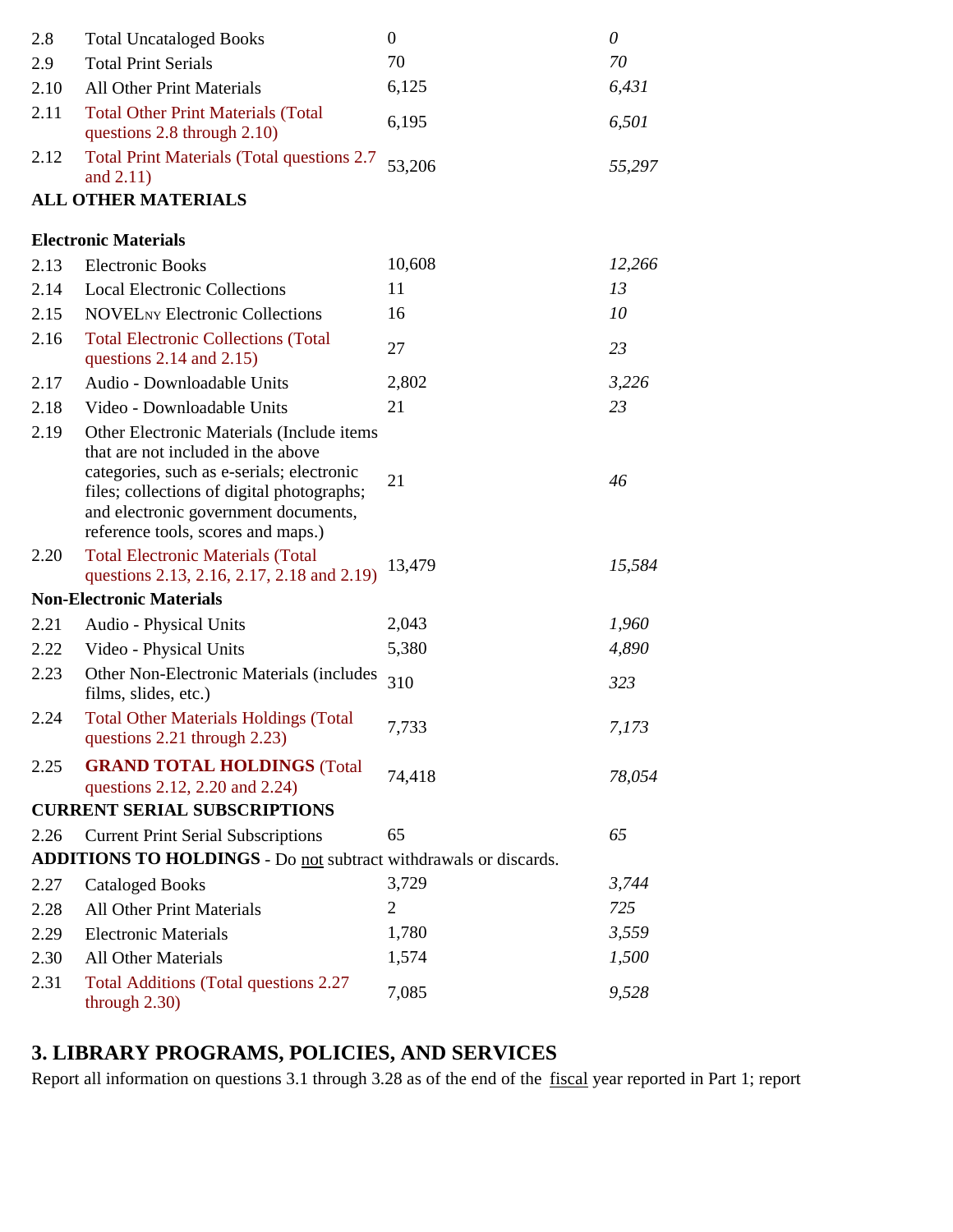information on questions 3.29 through 3.80 for the 2017 calendar year. Please click here to read general instructions before completing this section.

Please report information on LIBRARY USE as of the end of the fiscal year reported in Part 1.

#### **LIBRARY USE**

| 3.1 | Library visits (total annual attendance)                      | 262.526 | 253,159      |  |  |  |
|-----|---------------------------------------------------------------|---------|--------------|--|--|--|
| 3.2 | Registered resident borrowers                                 | 11.211  | 10,980       |  |  |  |
|     | 3.3 Registered non-resident borrowers                         |         | <sub>6</sub> |  |  |  |
|     | Please report information on WRITTEN POLICIES as of 12/31/17. |         |              |  |  |  |

### **WRITTEN POLICIES (Answer Y for Yes, N for No)**

| 3.4 | Does the library have an open meeting<br>policy?                                     |   |   |
|-----|--------------------------------------------------------------------------------------|---|---|
| 3.5 | Does the library have a policy protecting<br>the confidentiality of library records? |   |   |
| 3.6 | Does the library have an Internet use<br>policy?                                     |   |   |
| 3.7 | Does the library have a disaster plan?                                               | N | N |
| 3.8 | Does the library have a board-approved<br>conflict of interest policy?               | Y |   |
| 3.9 | Does the library have a board-approved<br>whistle blower policy?                     |   |   |

Please report information on ACCESSIBILITY as of 12/31/17.

#### **ACCESSIBILITY (Answer Y for Yes, N for No)/b>**

| 3.10 | Does the library provide service to<br>persons who cannot visit the library<br>(homebound persons, persons in nursing)<br>homes, persons in jail, etc.)?                                                                                                | Y              | Y                |
|------|---------------------------------------------------------------------------------------------------------------------------------------------------------------------------------------------------------------------------------------------------------|----------------|------------------|
| 3.11 | Does the library have assistive devices for<br>persons who are deaf and hearing<br>impaired (TTY/TDD)?                                                                                                                                                  | Y              | Y                |
| 3.12 | Does the library have large print books?                                                                                                                                                                                                                | Y              | Y                |
| 3.13 | Does the library have assistive technology $_N$<br>for the blind and visually impaired?                                                                                                                                                                 |                | $\boldsymbol{N}$ |
|      | 3.14 - If so, what do you have?                                                                                                                                                                                                                         |                |                  |
|      | screen reader, such as JAWS or<br>Windoweyes                                                                                                                                                                                                            | N <sub>0</sub> | N <sub>0</sub>   |
|      | refreshable Braille keyboard                                                                                                                                                                                                                            | N <sub>0</sub> | N <sub>0</sub>   |
|      | screen magnification software, such as<br>Zoomtext                                                                                                                                                                                                      | N <sub>0</sub> | N <sub>0</sub>   |
|      | electronic scanning and reading software,<br>such as OpenBook                                                                                                                                                                                           | N <sub>o</sub> | N <sub>0</sub>   |
| 3.15 | Is the library registered for services from<br>either the New York State Talking Book<br>and Braille Library (New York State<br>Library, Albany) or the Andrew Heiskell<br>Braille and Talking Book Library (The<br>New York Public Library, New York)? | N              |                  |
|      | Please report information on LIBRARY SPONSORED PROGRAMS as of the end of the fiscal year reported in                                                                                                                                                    |                |                  |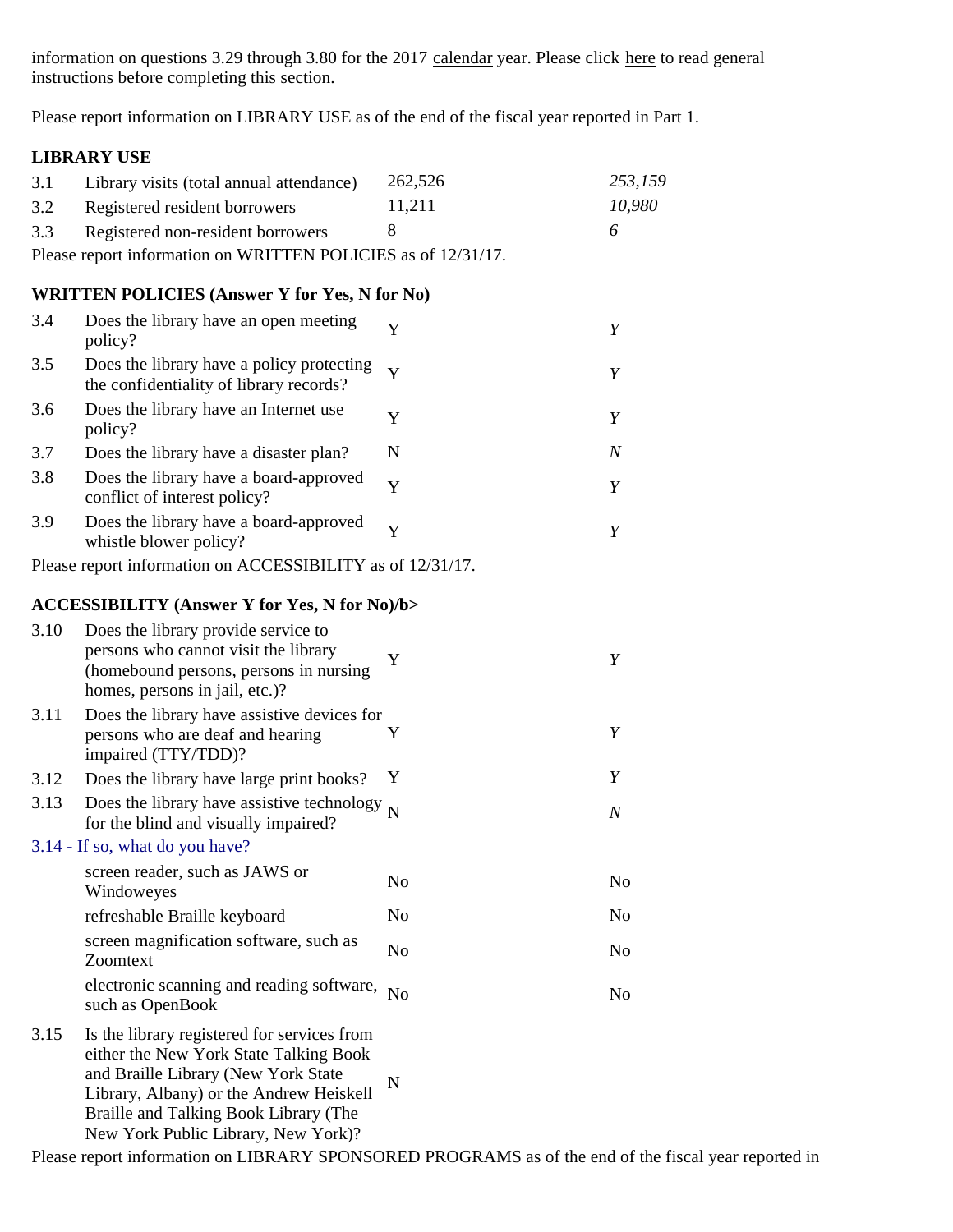Part 1.

## **LIBRARY SPONSORED PROGRAMS**

| 3.16 | <b>Adult Program Sessions</b>                                                                                                                                                                                                                           | 627    | 415    |
|------|---------------------------------------------------------------------------------------------------------------------------------------------------------------------------------------------------------------------------------------------------------|--------|--------|
| 3.17 | <b>Young Adult Program Sessions</b>                                                                                                                                                                                                                     | 188    | 124    |
| 3.18 | <b>Children's Program Sessions</b>                                                                                                                                                                                                                      | 167    | 186    |
| 3.19 | All Other Program Sessions                                                                                                                                                                                                                              | 392    | 267    |
| 3.20 | <b>Total Number of Program Sessions (Total</b><br>questions 3.16 through 3.19)                                                                                                                                                                          | 1,374  | 992    |
| 3.21 | One-on-One Program Sessions                                                                                                                                                                                                                             | 20     | 21     |
| 3.22 | Do library staff, trustees and/or<br>volunteers reach outside of the library to<br>promote library programs and services<br>through group presentations, information<br>tables and/or other similar educational<br>activities sponsored by the Library? | Yes    | Yes    |
| 3.23 | <b>Adult Program Attendance</b>                                                                                                                                                                                                                         | 4,050  | 3,853  |
| 3.24 | Young Adult Program Attendance                                                                                                                                                                                                                          | 873    | 831    |
| 3.25 | Children's Program Attendance                                                                                                                                                                                                                           | 3,802  | 4,208  |
| 3.26 | All Other Program Attendance                                                                                                                                                                                                                            | 2,611  | 2,231  |
| 3.27 | <b>Total Program Attendance (Total</b><br>questions 3.23 through 3.26)                                                                                                                                                                                  | 11,336 | 11,123 |
| 3.28 | One-on-One Program Attendance                                                                                                                                                                                                                           | 25     | 21     |

Please report information on SUMMER READING PROGRAMS for the 2017 calendar year.

## **SUMMER READING PROGRAM**

3.29 - Indicate which of the following apply to the summer reading program(s) offered by the library during the summer of 2017 (check all that apply):

| a.             | Program(s) for children                                                                                            | Yes      | Yes |
|----------------|--------------------------------------------------------------------------------------------------------------------|----------|-----|
| b.             | Program(s) for young adults                                                                                        | Yes      | Yes |
| $\mathbf{c}$ . | Program(s) for Adults                                                                                              | Yes      | Yes |
| d.             | Summer Reading at New York Libraries<br>name and/or logo used                                                      | Yes      | Yes |
| e.             | <b>Collaborative Summer Library Program</b><br>(CSLP Manual, provided through the<br>New York State Library, used) | Yes      | Yes |
| f.             | N/A                                                                                                                | No       | No  |
| 3.30           | Library outlets offering a summer reading<br>program                                                               |          | 1   |
| 3.31           | Children registered for the library's<br>summer reading program                                                    | 381      | 381 |
| 3.32           | Young adults registered for the library's<br>summer reading program                                                | 45       | 43  |
| 3.33           | Adults registered for the library's summer<br>reading program                                                      | $\theta$ | 7   |
| 3.34           | Total number registered for the library's<br>summer reading program (total $3.31 +$<br>$3.32 + 3.33$               | 426      | 431 |
| 3.35           | Children's program sessions - Summer<br>2017                                                                       | 42       | 57  |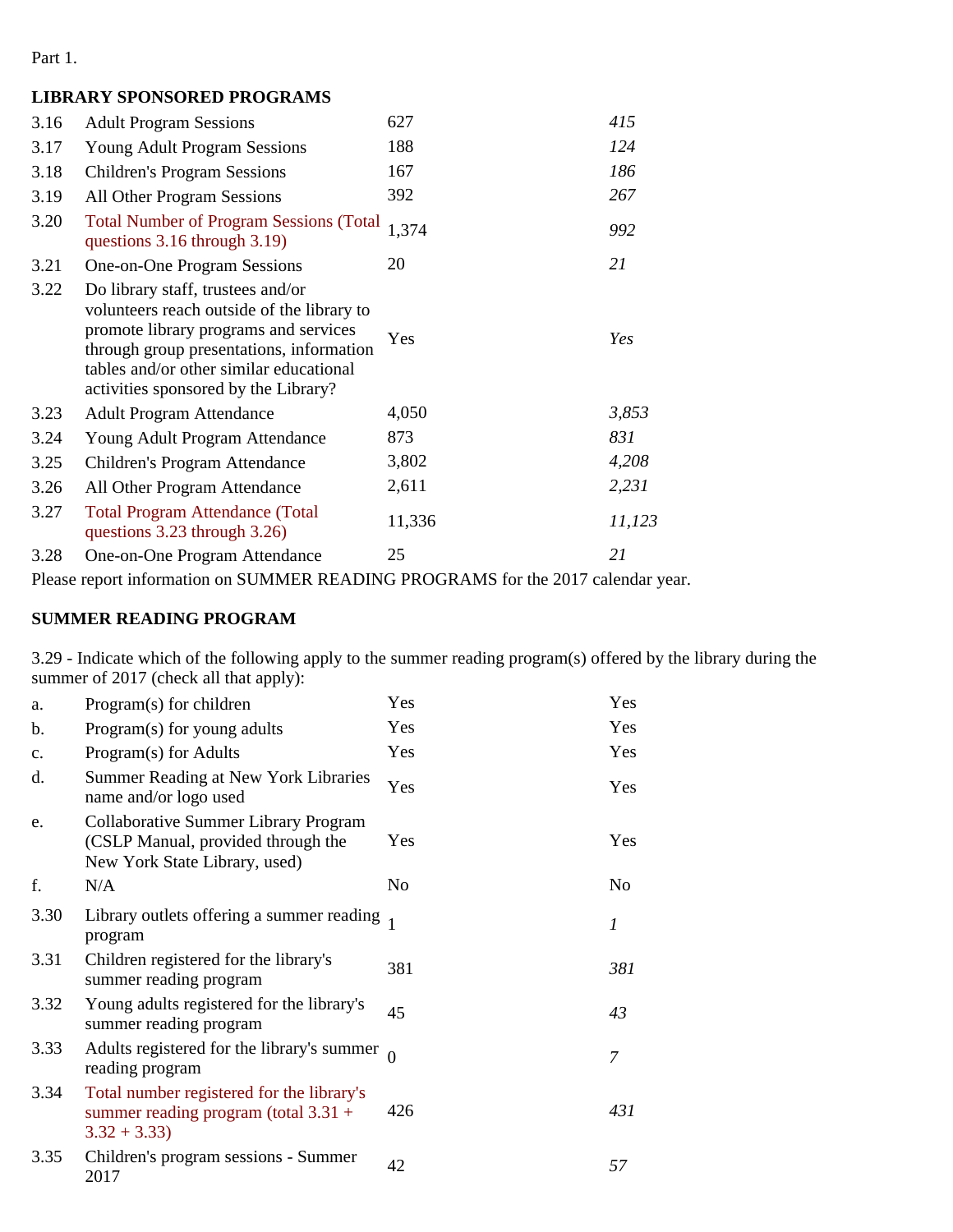| 3.36 | Young adult program sessions - Summer<br>2017                          | 51    | 45             |
|------|------------------------------------------------------------------------|-------|----------------|
| 3.37 | Adult program sessions - Summer 2017                                   | 0     | 13             |
| 3.38 | Total program sessions - Summer 2017<br>$(total 3.35 + 3.36 + 3.37)$   | 93    | 115            |
| 3.39 | Children's program attendance - Summer<br>2017                         | 1,175 | 1,431          |
| 3.40 | Young adult program attendance -<br>Summer 2017                        | 326   | 284            |
| 3.41 | Adult program attendance - Summer 2017 0                               |       | 70             |
| 3.42 | Total program attendance - Summer 2017<br>$(total 3.39 + 3.40 + 3.41)$ | 1,501 | 1,785          |
|      | <b>COLLABORATORS</b>                                                   |       |                |
| 3.43 | Public school district(s) and/or BOCES                                 | 1     | 1              |
| 3.44 | Non-public school(s)                                                   | 1     | 1              |
| 3.45 | Childcare center(s)                                                    | 3     | $\mathfrak{Z}$ |
| 3.46 | Summer camp $(s)$                                                      |       | 1              |
| 3.47 | Municipality/Municipalities                                            |       | 1              |
| 3.48 | Literacy provider(s)                                                   |       | 1              |
| 3.49 | Other (describe using the State note)                                  | 0     | 0              |
| 3.50 | Total Collaborators (total 3.43 through<br>3.49)                       | 8     | 8              |

Please report information on EARLY LITERACY PROGRAMS for the 2017 calendar year.

## **EARLY LITERACY PROGRAMS**

| 3.51           | Did the library offer early literacy<br>programs? (Enter Y for Yes, N for No) | Y              | Y              |
|----------------|-------------------------------------------------------------------------------|----------------|----------------|
|                | 3.52 - Indicate types of programs offered (check all that apply)              |                |                |
| a.             | Focus on birth - school entry<br>(kindergarten)                               | Yes            | Yes            |
| b.             | Focus on parents & caregivers                                                 | N <sub>0</sub> | Yes            |
| $\mathbf{c}$ . | Combined audience                                                             | Yes            | Yes            |
| d.             | N/A                                                                           | N <sub>o</sub> | N <sub>o</sub> |
|                | 3.53 - Number of sessions                                                     |                |                |
| a.             | Focus on birth - school entry<br>(kindergarten)                               | 105            | 104            |
| b.             | Focus on parents & caregivers                                                 | 1              | 1              |
| $C_{\bullet}$  | Combined audience                                                             | $\overline{2}$ | 5              |
| d.             | N/A                                                                           | 52             | $\theta$       |
| 3.54           | <b>Total Sessions</b>                                                         | 160            | 110            |
|                | 3.55 - Attendance at sessions                                                 |                |                |
| a.             | Focus on birth - school entry<br>(kindergarten)                               | 1,338          | 1,405          |
| b.             | Focus on parents & caregivers                                                 | 7              | 10             |
| $\mathbf{c}$ . | Combined audience                                                             | 29             | 26             |
| d.             | N/A                                                                           | 520            | $\theta$       |
| 3.56           | <b>Total Attendance</b>                                                       | 1,894          | 1,441          |
|                | 3.57 - Collaborators (check all that apply):                                  |                |                |
| a.             | Childcare center(s)                                                           | Yes            | Yes            |
| b.             | Public School District(s) and/or BOCES                                        | Yes            | Yes            |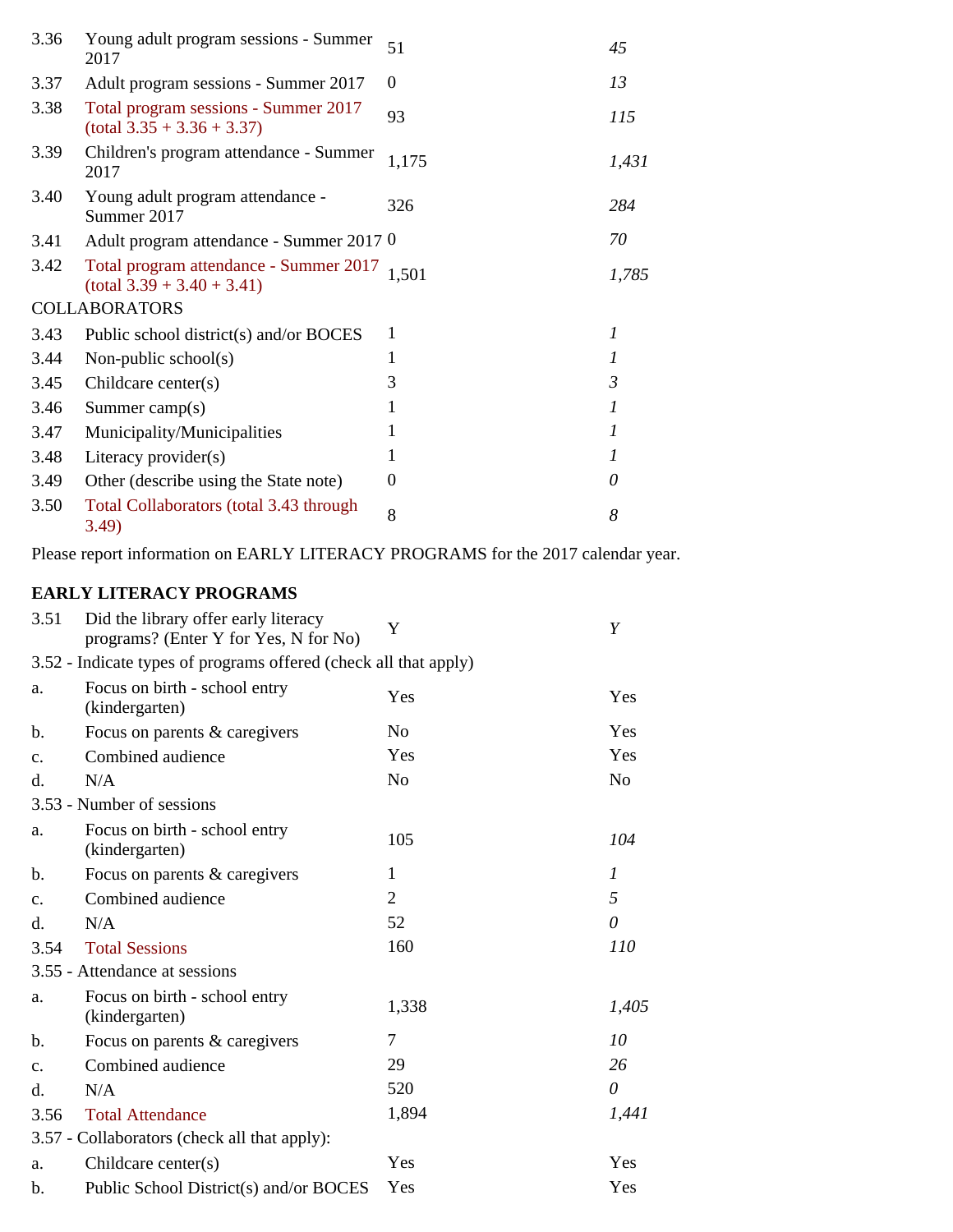| $C_{\bullet}$ | Non-Public School(s)                                                    | Yes            | Yes            |
|---------------|-------------------------------------------------------------------------|----------------|----------------|
| d.            | Health care providers/agencies                                          | Yes            | Yes            |
| e.            | Other (describe using the State note)                                   | N <sub>0</sub> | N <sub>0</sub> |
|               | Please report information on ADULT LITERACY for the 2017 calendar year. |                |                |
|               | <b>ADULT LITERACY</b>                                                   |                |                |
| 3.58          | Did the library offer adult literacy<br>programs?                       | Yes            | Yes            |
| 3.59          | Total group program sessions                                            | $\overline{4}$ | 6              |
| 3.60          | Total one-on-one program sessions                                       | 231            | 207            |
| 3.61          | Total group program attendance                                          | 181            | 153            |
| 3.62          | Total one-on-one program attendance                                     | 231            | 207            |
|               | 3.63 - Collaborators (check all that apply)                             |                |                |
| a.            | Literacy NY (Literacy Volunteers of<br>America)                         | Yes            | Yes            |
| b.            | Public School District(s) and/or BOCES                                  | <b>Yes</b>     | Yes            |
| $C_{\bullet}$ | Non-Public Schools                                                      | Yes            | Yes            |
| d.            | Other (see instructions and describe using<br>Note)                     | N <sub>o</sub> | N <sub>0</sub> |

Please report information on PROGRAMS FOR ENGLISH SPEAKERS OF OTHER LANGUAGES (ESOL) for the 2017 calendar year.

## **PROGRAMS FOR ENGLISH SPEAKERS OF OTHER LANGUAGES (ESOL)**

| 3.64          | Did the library offer programs for English<br>Speakers of Other Languages (ESOL)?<br>(Enter Y for Yes, N for No) | N        | $\boldsymbol{N}$ |
|---------------|------------------------------------------------------------------------------------------------------------------|----------|------------------|
| 3.65          | Children's program sessions                                                                                      | $\Omega$ | 0                |
| 3.66          | Young adult program sessions                                                                                     | 0        | 0                |
| 3.67          | Adult program sessions                                                                                           | 0        | 0                |
| 3.68          | Total program sessions (total $3.65 + 3.66$<br>$+3.67$                                                           | $\Omega$ | 0                |
| 3.69          | One-on-one program sessions                                                                                      | $\Omega$ | 0                |
| 3.70          | Children's program attendance                                                                                    | 0        | 0                |
| 3.71          | Young adult program attendance                                                                                   | $\Omega$ | $\theta$         |
| 3.72          | Adult program attendance                                                                                         | $\Omega$ | 0                |
| 3.73          | Total program attendance (total $3.70 +$<br>$3.71 + 3.72$                                                        | $\Omega$ | 0                |
| 3.74          | One-on-one program attendance                                                                                    | 0        | $\theta$         |
|               | 3.75 - Collaborators (check all that apply):                                                                     |          |                  |
| a.            | Literacy NY (Literacy Volunteers of<br>America)                                                                  | Yes      | Yes              |
| b.            | Public School District(s) and/or BOCES                                                                           | Yes      | Yes              |
| $C_{\bullet}$ | Non-Public School(s)                                                                                             | Yes      | Yes              |
| d.            | Other (describe using the Note)                                                                                  | No       | No               |
|               |                                                                                                                  |          |                  |

Please report information on DIGITAL LITERACY for the 2017 calendar year.

### **DIGITAL LITERACY**

|      | 3.76 Did the library offer digital literacy<br>programs? |     |
|------|----------------------------------------------------------|-----|
|      | 3.77 Total group program sessions                        |     |
| 3.78 | Total one-on-one program sessions                        | 18. |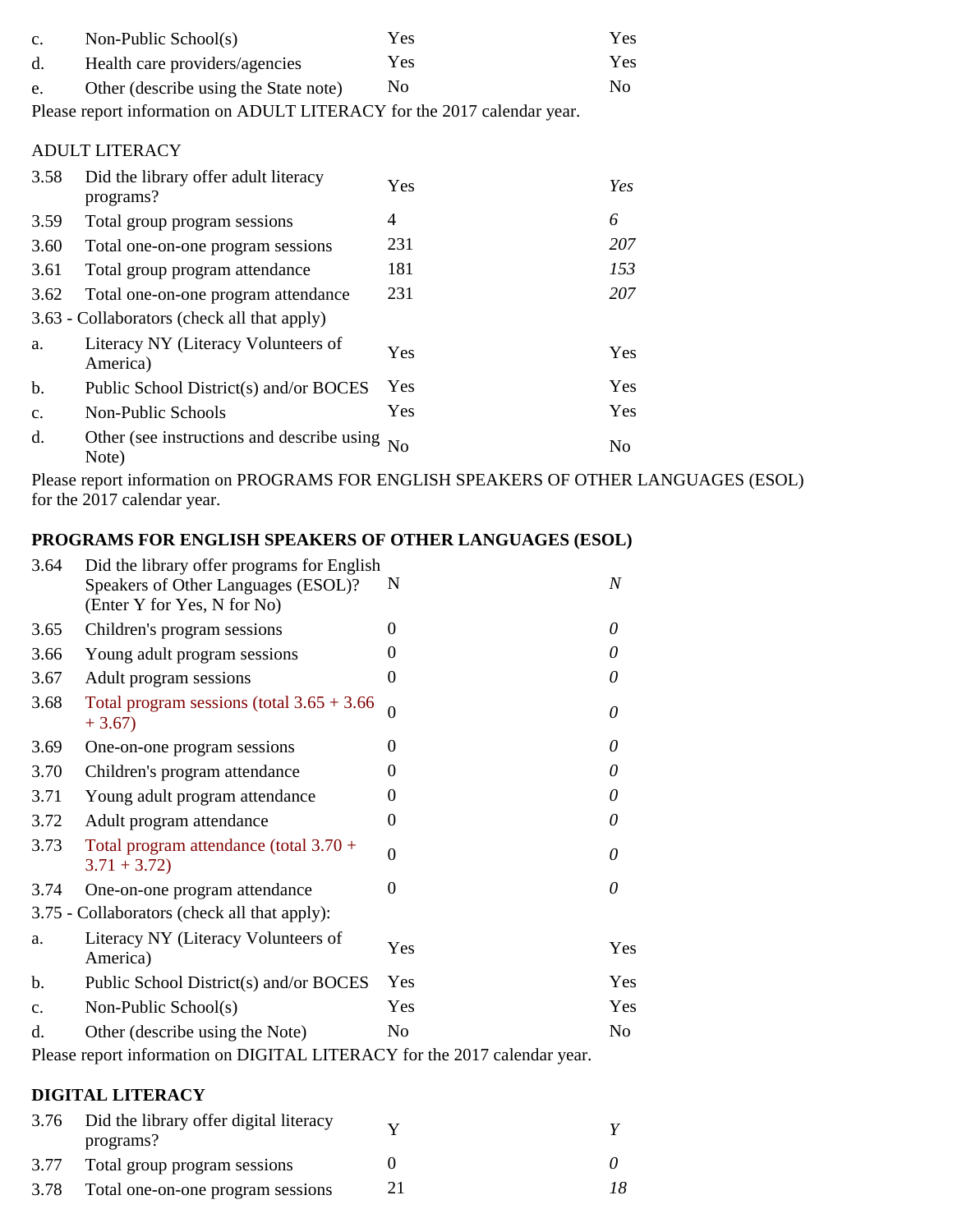|      | 3.79 Total group program attendance |  |  |
|------|-------------------------------------|--|--|
| 3.80 | Total one-on-one program attendance |  |  |

## **4. LIBRARY TRANSACTIONS**

Report all transactions as of the end of the fiscal year reported in Part 1. (Please note: Internal Library usage is not considered part of circulation)

|      | <b>CATALOGED BOOK CIRCULATION</b>                                                         |         |         |
|------|-------------------------------------------------------------------------------------------|---------|---------|
| 4.1  | <b>Adult Fiction Books</b>                                                                | 13,869  | 15,255  |
| 4.2  | <b>Adult Non-fiction Books</b>                                                            | 9,263   | 10,811  |
| 4.3  | Total Adult Books (Total questions 4.1 &<br>4.2)                                          | 23,132  | 26,066  |
| 4.4  | <b>Children's Fiction Books</b>                                                           | 19,788  | 20,940  |
| 4.5  | <b>Children's Non-fiction Books</b>                                                       | 7,612   | 7,813   |
| 4.6  | <b>Total Children's Books (Total questions</b><br>4.4 & 4.5                               | 27,400  | 28,753  |
| 4.7  | <b>Total Cataloged Book Circulation (Total</b><br>question 4.3 & 4.6)                     | 50,532  | 54,819  |
|      | <b>CIRCULATION OF OTHER MATERIALS</b>                                                     |         |         |
| 4.8  | <b>Circulation of Adult Other Materials</b>                                               | 34,617  | 39,025  |
| 4.9  | Circulation of Children's Other Materials                                                 | 11,430  | 13,431  |
| 4.10 | <b>Total Circulation of Other Materials</b><br>(Total questions 4.8, 4.9)                 | 46,047  | 52,456  |
| 4.11 | <b>Physical Item Circulation (Total</b><br>questions 4.7 & 4.10)                          | 96,579  | 107,275 |
|      | <b>ELECTRONIC USE</b>                                                                     |         |         |
| 4.12 | Use of Electronic Material                                                                | 6,094   | 6,118   |
| 4.13 | <b>Successful Retrieval of Electronic</b><br>Information                                  | 3,048   | 1,705   |
| 4.14 | <b>Electronic Content Use (Total questions</b><br>4.12 & 4.13)                            | 9,142   | 7,823   |
| 4.15 | <b>Total Circulation of Materials (Total</b><br>questions 4.11 & 4.12)                    | 102,673 | 113,393 |
| 4.16 | <b>Total Collection Use (Total questions</b><br>4.13 & 4.15)                              | 105,721 | 115,098 |
| 4.17 | <b>Grand Total Circulation of Children's</b><br>Materials (Total questions $4.6 \& 4.9$ ) | 38,830  | 42,184  |
|      | <b>REFERENCE TRANSACTIONS</b>                                                             |         |         |
| 4.18 | <b>Total Reference Transactions</b>                                                       | 38,471  | 37,533  |
| 4.19 | Does the library offer virtual reference?                                                 | Y       | Y       |
|      | <b>INTERLIBRARY LOAN - MATERIALS RECEIVED (BORROWED)</b>                                  |         |         |
| 4.20 | TOTAL MATERIALS RECEIVED                                                                  | 18,263  | 18,579  |
|      | <b>INTERLIBRARY LOAN - MATERIALS PROVIDED (LOANED)</b>                                    |         |         |
| 4.21 | TOTAL MATERIALS PROVIDED                                                                  | 22,433  | 21,405  |

# **5. TECHNOLOGY AND TELECOMMUNICATIONS**

Report all information as of December 31, 2017.

### **SYSTEMS AND SERVICES**

5.1 Automated circulation system? Y *Y*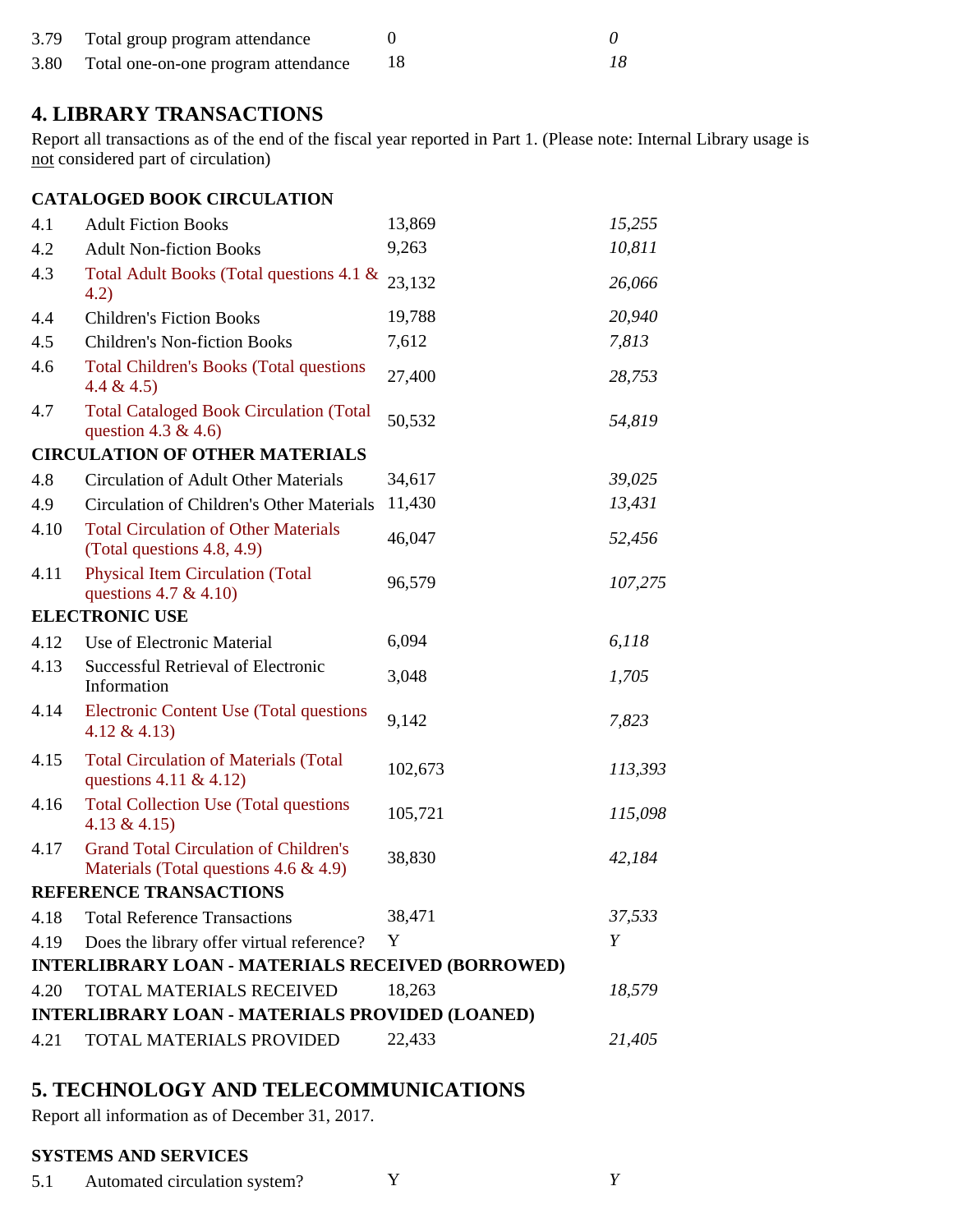| 5.2 | Online public access catalog (OPAC)?                                                        | Y                            | Y                            |
|-----|---------------------------------------------------------------------------------------------|------------------------------|------------------------------|
| 5.3 | Electronic access to the OPAC from<br>outside the library?                                  | Y                            | Y                            |
| 5.4 | Annual number of visits to the library's<br>web site                                        | 49,328                       | 58,857                       |
| 5.5 | Does the library use Internet filtering<br>software on any computer?                        | Y                            | Y                            |
| 5.6 | Name of the person responsible for the<br>library's Information Technology (IT)<br>services | Margaret Menard              | Margaret Menard              |
| 5.7 | IT contact's telephone number (enter 10)<br>digits only and hit the Tab key)                | $(845)$ 339-4260             | $(845)$ 339-4260             |
| 5.8 | IT contact's email address                                                                  | director@kingstonlibrary.org | director@kingstonlibrary.org |

## **6. STAFF INFORMATION**

Note: Report figures as of the last day of the fiscal year reported in Part 1. Include the FTE for all positions funded in the library's budget whether those positions are filled or not. This report requires conversion of part-time hours to full-time equivalents (FTE). To compute the FTE of employees in any category, take the total number of hours worked per week for all budgeted positions in that category and divide that total by the number of hours per week the library considers to be full-time. Report the FTE to two decimal places.

## **FTE (FULL-TIME EQUIVALENT CALCULATION)**

| 6.1  | The number of hours per workweek used<br>to compute FTE for all paid library<br>personnel in this section. | 40               | 40               |
|------|------------------------------------------------------------------------------------------------------------|------------------|------------------|
|      | <b>BUDGETED POSITIONS IN FULL-TIME EQUIVALENTS</b>                                                         |                  |                  |
| 6.2  | Library Director (certified)                                                                               | 1                | $\boldsymbol{l}$ |
| 6.3  | Vacant Library Director (certified)                                                                        | 0                | $\theta$         |
| 6.4  | Librarian (certified)                                                                                      | 1                | $\boldsymbol{l}$ |
| 6.5  | Vacant Librarian (certified)                                                                               | $\theta$         | 0                |
| 6.6  | Library Manager (not certified)                                                                            | $\Omega$         | 0                |
| 6.7  | Vacant Library Manager (not certified)                                                                     | $\boldsymbol{0}$ | 0                |
| 6.8  | Library Specialist/Paraprofessional (not<br>certified)                                                     | 3                | $\mathfrak{Z}$   |
| 6.9  | Vacant Library<br>Specialist/Paraprofessional (not certified)                                              | $\Omega$         | $\theta$         |
| 6.10 | <b>Other Staff</b>                                                                                         | 9                | 9                |
| 6.11 | <b>Vacant Other Staff</b>                                                                                  | $\theta$         | $\theta$         |
| 6.12 | <b>TOTAL PAID STAFF (Total questions)</b><br>$6.2, 6.4, 6.6, 6.8 \& 6.10$                                  | 14.00            | 14.00            |
| 6.13 | VACANT TOTAL PAID STAFF (Total<br>questions 6.3, 6.5, 6.7, 6.9 & 6.11)                                     | 0.00             | 0.00             |
|      | <b>SALARY INFORMATION</b>                                                                                  |                  |                  |
| 6.14 | FTE - Entry Level Librarian (certified)                                                                    | 1                | $\overline{I}$   |
| 6.15 | Salary - Entry Level Librarian (certified)                                                                 | \$54,273         | \$51,688         |
| 6.16 | FTE - Library Director (certified)                                                                         | 1                | 1                |
| 6.17 | Salary - Library Director (certified)                                                                      | \$58,386         | \$56,286         |
| 6.18 | FTE - Library Manager (not certified)                                                                      | $\overline{0}$   | $\theta$         |
| 6.19 | Salary - Library Manager (not certified)                                                                   | \$0              | \$0              |

## **7. MINIMUM PUBLIC LIBRARY STANDARDS**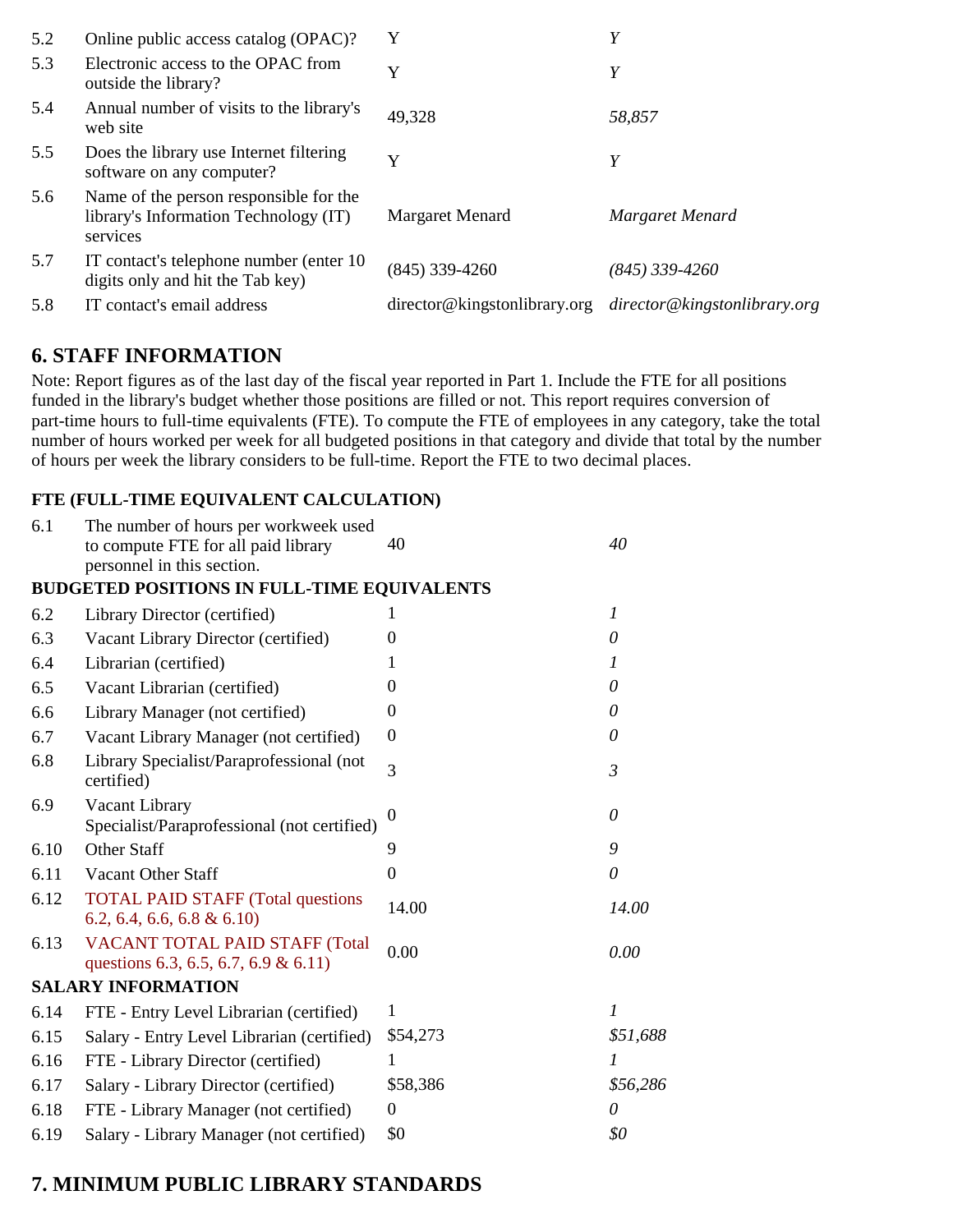Report all information as of December 31, 2017. Please click here to read general instructions before completing this section.

| 7.1  | 1. Is governed by board-approved written<br>bylaws which outline the responsibilities<br>and procedures of the library board of<br>trustees.                                                                          | Y            | Y |
|------|-----------------------------------------------------------------------------------------------------------------------------------------------------------------------------------------------------------------------|--------------|---|
| 7.2  | 2. Has a board-approved written long<br>range plan of service.                                                                                                                                                        | Y            | Y |
| 7.3  | 3. Presents a board-approved annual<br>report to the community on the library's<br>progress in meeting its goals and<br>objectives.                                                                                   | Y            | Y |
| 7.4  | 4. Has board-approved written policies<br>for the operation of the library.                                                                                                                                           | Y            | Y |
| 7.5  | 5. Presents annually to appropriate<br>funding agencies a written<br>board-approved budget which would<br>enable the library to meet or exceed these<br>standards and to carry out its long-range<br>plan of service. | Y            | Y |
| 7.6  | 6. Periodically evaluates the effectiveness<br>of the library's collection and services in<br>meeting community needs.                                                                                                | $\mathbf{Y}$ | Y |
| 7.7  | 7. Is open the minimum standard number<br>of public service hours for population<br>served. (see instructions)                                                                                                        | Y            | Y |
|      | 8. Maintains a facility to meet community needs, including adequate:                                                                                                                                                  |              |   |
| 7.8  | 8a. space                                                                                                                                                                                                             | Y            | Y |
| 7.9  | 8b. lighting                                                                                                                                                                                                          | Y            | Y |
| 7.10 | 8c. shelving                                                                                                                                                                                                          | Y            | Y |
| 7.11 | 8d. seating                                                                                                                                                                                                           | Y            | Y |
| 7.12 | 8e. restroom (see instructions)                                                                                                                                                                                       | Y            | Y |

9. Provides equipment and connections to meet community needs and provide access to other library catalogs and other electronic information, including but not limited to the following:

| 7.13 | 9a. telephone                                                                                                                                       | Y |   |
|------|-----------------------------------------------------------------------------------------------------------------------------------------------------|---|---|
| 7.14 | 9b. photocopier (see instructions)                                                                                                                  | Y |   |
| 7.15 | 9c. microcomputer or terminal                                                                                                                       | Y | Y |
| 7.16 | 9d. printer                                                                                                                                         | Y | Y |
| 7.17 | 9e. Fax capability (see instructions)                                                                                                               | Y |   |
| 7.18 | 10. Distributes board-approved printed<br>information listing the library's hours<br>open, borrowing rules, services, location<br>and phone number. |   |   |
| 7.19 | 11. Employs a paid director in<br>accordance with the provisions of<br>Commissioner's Regulation 90.8.                                              |   |   |

## **8. PUBLIC SERVICE INFORMATION**

Report all information as of the end of the fiscal year reported in Part 1. Please click here to read general instructions before completing this section.

PUBLIC SERVICE OUTLETS - Libraries reporting main libraries, branches and bookmobiles should complete Service Outlets Information in Part 9.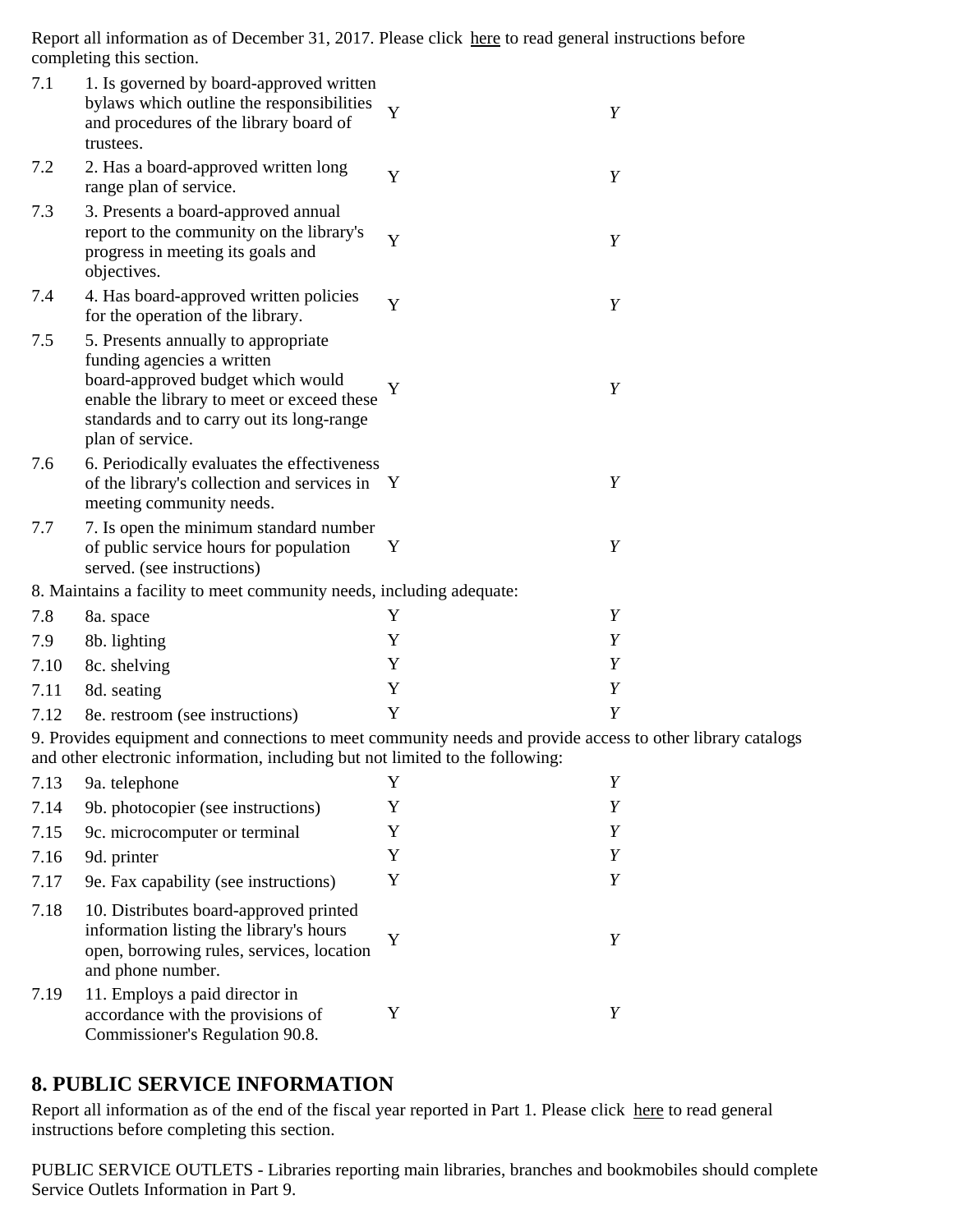| 8.1  | Main Library                                                                 | 1              | 1        |
|------|------------------------------------------------------------------------------|----------------|----------|
| 8.2  | <b>Branches</b>                                                              | $\theta$       | 0        |
| 8.3  | <b>Bookmobiles</b>                                                           | $\Omega$       | 0        |
| 8.4  | <b>Other Outlets</b>                                                         | $\overline{0}$ | $\theta$ |
| 8.5  | <b>TOTAL PUBLIC SERVICE OUTLETS</b><br>(Total questions $8.1 - 8.4$ )        | 1              | 1        |
|      | PUBLIC SERVICE HOURS - Report hours to <u>two</u> decimal places.            |                |          |
| 8.6  | Minimum Weekly Total Hours - Main<br>Library                                 | 55.00          | 55.00    |
| 8.7  | Minimum Weekly Total Hours - Branch<br>Libraries                             | 0.00           | 0.00     |
| 8.8  | Minimum Weekly Total Hours -<br><b>Bookmobiles</b>                           | 0.00           | 0.00     |
| 8.9  | Minimum Weekly Total Hours - Total<br>Hours Open (Total questions 8.6 - 8.8) | 55.00          | 55.00    |
| 8.10 | Annual Total Hours - Main Library                                            | 2,860.00       | 2,860.00 |
| 8.11 | <b>Annual Total Hours - Branch Libraries</b>                                 | 0.00           | 0.00     |
| 8.12 | <b>Annual Total Hours - Bookmobiles</b>                                      | 0.00           | 0.00     |
| 8.13 | Annual Hours Open - Total Hours Open<br>(Total questions 8.10 through 8.12)  | 2,860.00       | 2,860.00 |

## **9. SERVICE OUTLET INFORMATION**

Report all information as of the end of the fiscal year reported in Part 1. Please click here to read general instructions before completing this section.

NOTE: Libraries reporting Public Service Outlets in questions 8.1, 8.2 and 8.3 of Part 8 are required to complete this part of the Annual Report. Use this section to enter outlet information on main libraries, branches or bookmobiles. Complete one record for *each* main library, branch or bookmobile.

If you have multiple libraries, you may 1) enter the data for the Service Outlet Information section directly into the survey as usual or 2) send Baker and Taylor the data for this section to be uploaded into Collect. If you choose to send your data for uploading, you must enter the data into the spreadsheet form available in the survey by clicking here. Complete this form and email it to bibliostat@btol.com.

| 1.  | <b>Outlet Name</b>                               | Kingston Library              | Kingston Library                     |
|-----|--------------------------------------------------|-------------------------------|--------------------------------------|
| 2.  | <b>Outlet Name Status</b>                        | 00 (for no change)            | 00 (for no change)                   |
| 3.  | <b>Street Address</b>                            | 55 Franklin St                | 55 Franklin St                       |
| 4.  | <b>Outlet Street Address Status</b>              | 00 (for no change)            | 00 (for no change)                   |
| 5.  | City                                             | Kingston                      | Kingston                             |
| 6.  | Zip Code                                         | 12401                         | 12401                                |
| 7.  | Phone (enter 10 digits only)                     | $(845)$ 331-0507              | $(845)$ 331-0507                     |
| 8.  | Fax Number (enter 10 digits only)                | $(845)$ 331-7981              | $(845)$ 331-7981                     |
| 9.  | E-mail Address                                   | director@kingstonlibrary.org  | director@kingstonlibrary.org         |
| 10. | <b>Outlet URL</b>                                | www.kingstonlibrary.org       | www.kingstonlibrary.org              |
| 11. | County                                           | <b>Ulster</b>                 | <b>Ulster</b>                        |
| 12. | <b>School District</b>                           | Kingston City School District | <b>Kingston City School District</b> |
| 13. | <b>Library System</b>                            | Mid-Hudson Library System     | Mid-Hudson Library System            |
| 14. | Outlet Type Code (select one):                   | CE                            | CE                                   |
| 15. | Public Service Hours Per Year for This<br>Outlet | 2,860                         | 2,860                                |
| 16. | Number of Weeks This Outlet is Open              | 52                            | 52                                   |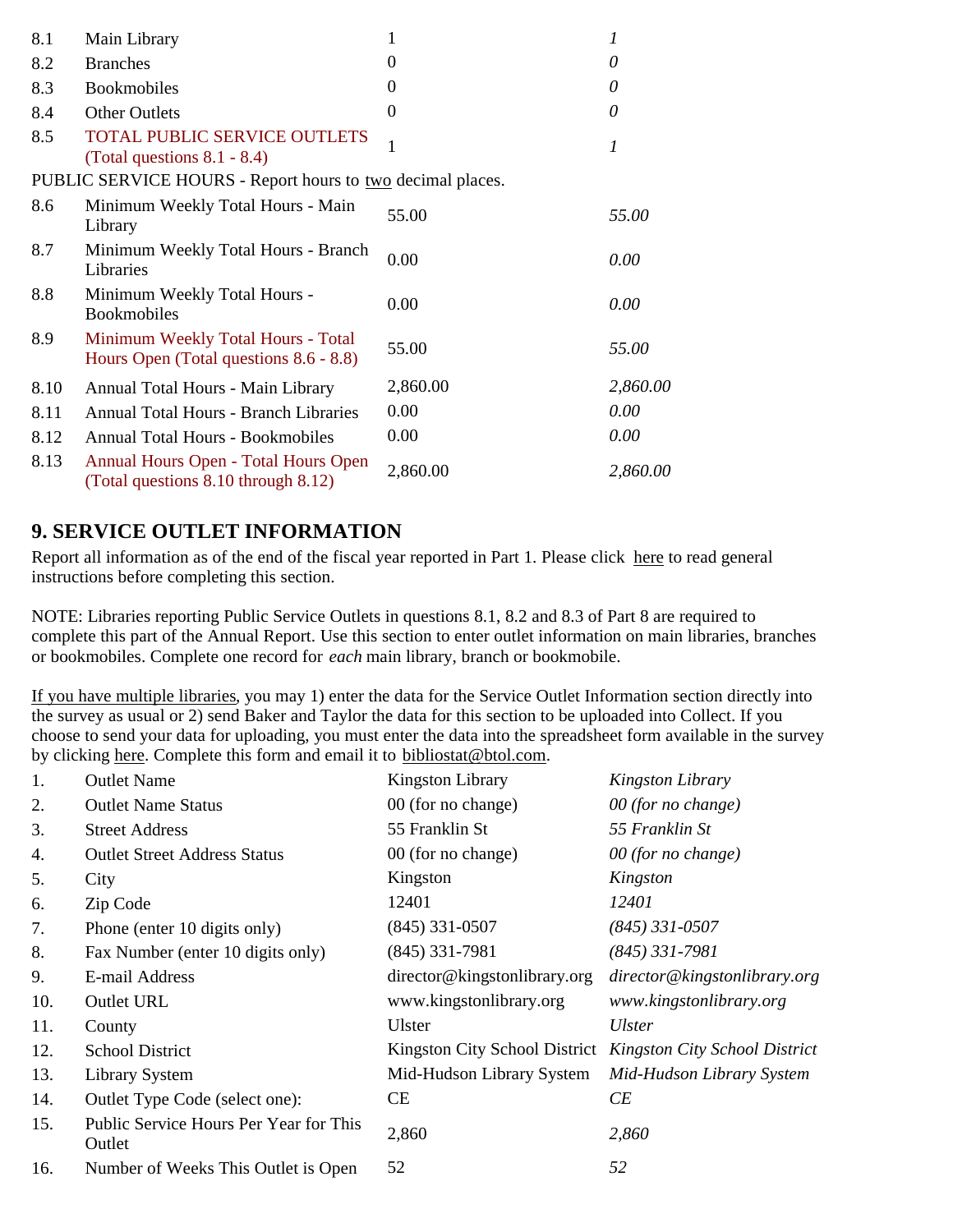| 17. | Does this outlet have meeting space<br>available for public use (non-library<br>sponsored programs, meetings and/or<br>events)? | Y                                                           | Y                                                           |
|-----|---------------------------------------------------------------------------------------------------------------------------------|-------------------------------------------------------------|-------------------------------------------------------------|
| 18. | Is the meeting space available for public<br>use even when the outlet is closed?                                                | N                                                           | $\boldsymbol{N}$                                            |
| 19. | Total number of non-library sponsored<br>programs, meetings and/or events at this<br>outlet                                     | 302                                                         | 296                                                         |
| 20. | Enter the appropriate outlet code (select)<br>one):                                                                             | LO                                                          | LO                                                          |
| 21. | Who owns this outlet building?                                                                                                  | Library Board                                               | Library Board                                               |
| 22. | Who owns the land on which this outlet is<br>built?                                                                             | Library Board                                               | Library Board                                               |
| 23. | Indicate the year this outlet was initially<br>constructed                                                                      | 1888                                                        | 1888                                                        |
| 24. | Indicate the year this outlet underwent a<br>major renovation costing \$25,000 or more                                          | 2016                                                        | 2016                                                        |
| 25. | Square footage of the outlet                                                                                                    | 16,000                                                      | 16,000                                                      |
| 26. | Number of internet computers at this<br>outlet used by general public                                                           | 21                                                          | 23                                                          |
| 27. | Number of uses (sessions) of public<br>Internet computers per year                                                              | 34,661                                                      | 11,835                                                      |
| 28. | Type of connection on the outlet's public<br>Internet computers                                                                 | Cable                                                       | Cable                                                       |
| 29. | Maximum download speed of connection<br>on the outlet's public Internet computers                                               | 6 Greater than or equal to 6<br>mbps and less than 10 mbps  | 6 Greater than or equal to 6<br>mbps and less than 10 mbps  |
| 30. | Maximum upload speed of connection on<br>the outlet's public Internet computers                                                 | 4 Greater than or equal to 1.5<br>mbps and less than 3 mbps | 4 Greater than or equal to 1.5<br>mbps and less than 3 mbps |
| 31. | <b>Internet Provider</b>                                                                                                        | Spectrum/Time Warner Cable Time Warner Cable                |                                                             |
| 32. | WiFi Access                                                                                                                     | Password required                                           | Password required                                           |
| 33. | Number of wireless sessions provided by<br>the library wireless service per year                                                | 30,384                                                      | 15,810                                                      |
| 34. | Does the outlet have interactive<br>videoconferencing capability for public<br>use?                                             | N                                                           | $\boldsymbol{N}$                                            |
| 35. | Does the outlet have a building entrance<br>that is physically accessible to a person in Y<br>a wheelchair?                     |                                                             | Y                                                           |
| 36. | Is every public part of the outlet<br>accessible to a person in a wheelchair?                                                   | Y                                                           | Y                                                           |
| 37. | <b>LIBID</b>                                                                                                                    | 3200623420                                                  | 3200623420                                                  |
| 38. | <b>FSCSID</b>                                                                                                                   | NY0258                                                      | NY0258                                                      |
| 39. | Number of Bookmobiles in the<br><b>Bookmobile Outlet Record</b>                                                                 | $\boldsymbol{0}$                                            | $\theta$                                                    |
| 40. | <b>Outlet Structure Status</b>                                                                                                  | 00 (for no change from<br>previous year)                    | 00 (for no change from<br>previous year)                    |

# **10. OFFICERS AND TRUSTEES**

Report information about trustee meetings as of December 31, 2017. All public and association libraries are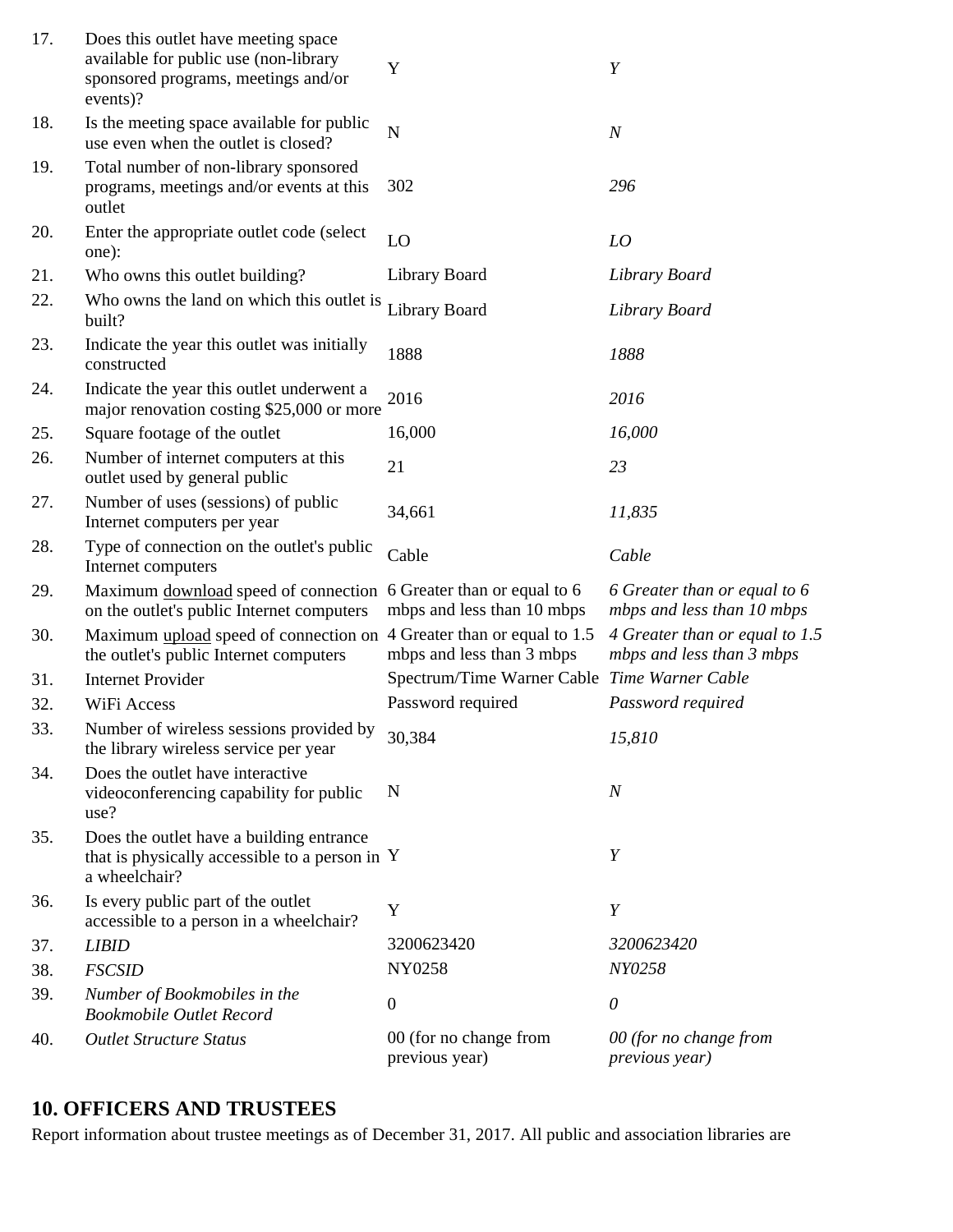required by Education Law to hold at least four meetings a year.

### **BOARD MEETINGS**

| 10.1 | Total number of board meetings held<br>during calendar year (January 1, 2017 to $12$<br>December 31, 2017)                               |                | 13      |
|------|------------------------------------------------------------------------------------------------------------------------------------------|----------------|---------|
|      | <b>NUMBER OF TRUSTEES AND TERMS</b>                                                                                                      |                |         |
| 10.2 | Does your library have a range of trustees<br>stated in the library's charter documents<br>(incorporation)?                              | N <sub>0</sub> | No      |
| 10.3 | If yes, what is the range?                                                                                                               |                |         |
| 10.4 | If your library has a range, how many<br>voting positions are stated in the library's<br>current by-laws?                                |                |         |
| 10.5 | If your library does not have a range, how<br>many voting positions are stated in the<br>library's charter documents<br>(incorporation)? | 9              | 9       |
| 10.6 | Does your library's charter documents<br>(incorporation) state a specified term for<br>trustees? If no, please explain in a Note.        | Yes            | Yes     |
| 10.7 | If yes, what is the trustee term length, as<br>stated in your library's charter documents 3 years<br>(incorporation)?                    |                | 3 years |

### **BOARD MEMBER SELECTION**

| 10.8 | <b>Enter Board Member Selection Code</b> | EP - board members are       | EP - board members are       |
|------|------------------------------------------|------------------------------|------------------------------|
|      | (select one):                            | elected in a public election | elected in a public election |

List Officers and Board Members as of February 1, 2018. Complete one record for each board member. There must be a record for each voting position, whether filled or vacant. Do not include non-voting positions.

#### BOARD PRESIDENT

| 10.9  | Title (drop-down): Mr., Mrs., Ms., Miss,<br>Dr., The Honorable, The Reverend, Other Ms.<br>(specify using the Note), or Vacant                                                                       |                     | Ms.                 |
|-------|------------------------------------------------------------------------------------------------------------------------------------------------------------------------------------------------------|---------------------|---------------------|
| 10.10 | <b>First Name</b>                                                                                                                                                                                    | Ursula              | Ursula              |
|       | 10.11 Last Name                                                                                                                                                                                      | Inghem              | Inghem              |
|       | 10.12 Mailing Address                                                                                                                                                                                | 76 Millers Lane     | 76 Millers Lane     |
| 10.13 | City                                                                                                                                                                                                 | Kingston            | Kingston            |
|       | 10.14 Zip Code (5 digits only)                                                                                                                                                                       | 12401               | <i>12401</i>        |
|       | 10.15 Phone (enter 10 digits only)                                                                                                                                                                   | $(845)$ 339-4099    | (845) 339-4099      |
| 10.16 | E-mail Address                                                                                                                                                                                       | umringhem@yahoo.com | umringhem@yahoo.com |
|       | 10.17 Term Begins - Month                                                                                                                                                                            | July                | July                |
| 10.18 | Term Begins - Year (yyyy)                                                                                                                                                                            | 2016                | 2016                |
| 10.19 | Term Expires - Month                                                                                                                                                                                 | June                | June                |
| 10.20 | Term Expires - Year (yyyy)                                                                                                                                                                           | 2019                | 2019                |
|       | 10.21 Is this trustee serving a full term? If No,<br>add a Note (for example, this trustee was<br>appointed to complete the remainder of a Yes<br>term of a trustee who resigned their<br>position). |                     | Yes                 |
| 10.22 | The date the Oath of Office was taken<br>(mm/dd/yyyy)                                                                                                                                                | 07/12/16            | 07/12/2016          |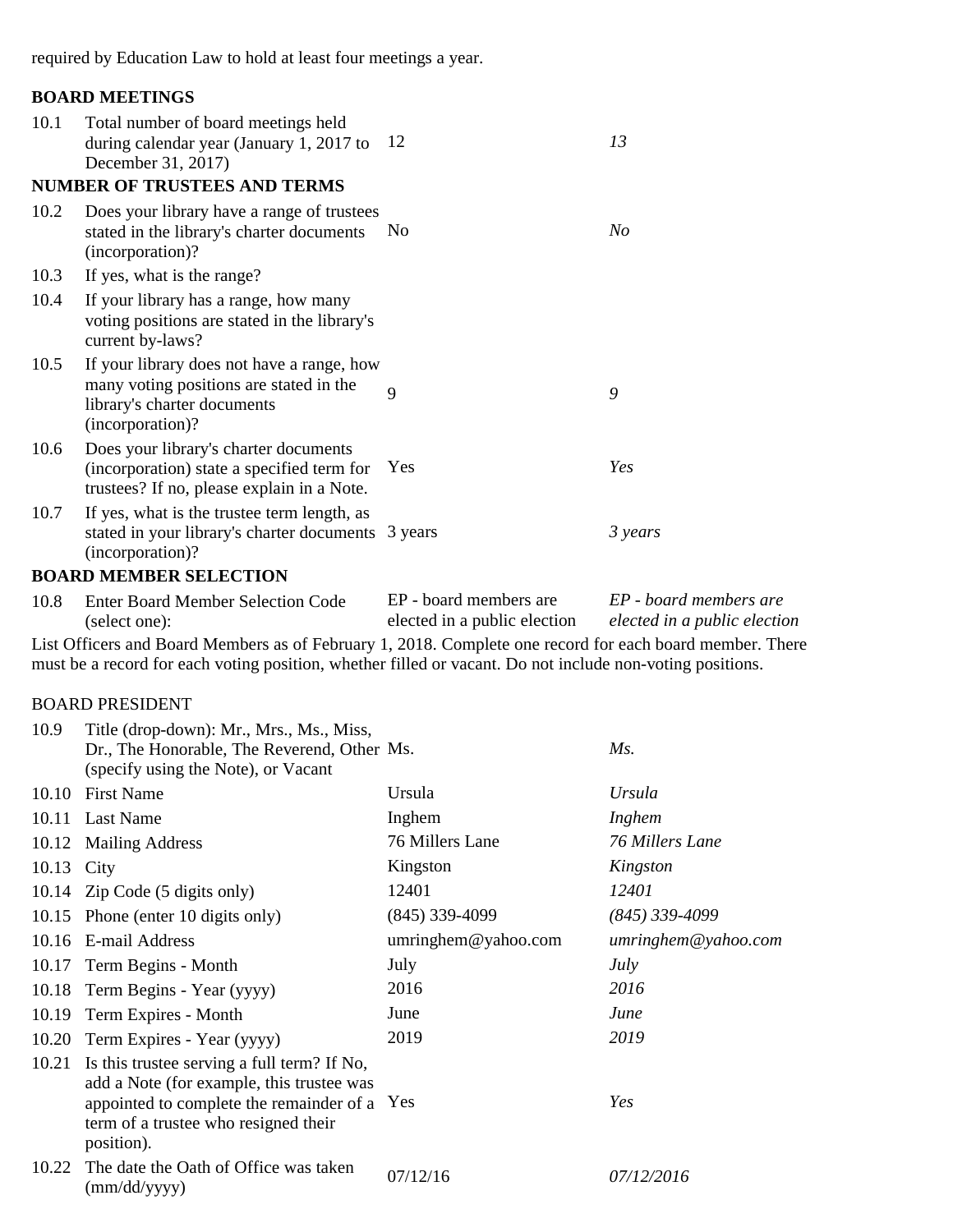10.23 The date the Oath of Office was filed with town or county clerk (mm/dd/yyyy)  $07/13/2016$   $07/13/2016$ 

10.24 Is this a brand new trustee? N N N

You may 1) enter the data for the Officers and Board Members directly into the survey as usual or 2) send Baker and Taylor the data for this section to be uploaded into Collect. If you choose to send your data for uploading, you must enter the data into the spreadsheet form available in the survey by clicking here. Complete this form and email it to bibliostat@btol.com.

| 1.  | Title of Board Member (select one):                                                                                                                                                            | Ms.                    | $M_s$ .                     |
|-----|------------------------------------------------------------------------------------------------------------------------------------------------------------------------------------------------|------------------------|-----------------------------|
| 2.  | First Name of Board Member                                                                                                                                                                     | Lisa                   | Annie                       |
| 3.  | Last Name of Board Member                                                                                                                                                                      | <b>Bruck</b>           | Internicola                 |
| 4.  | <b>Mailing Address</b>                                                                                                                                                                         | 219 East Union Sttreet | 55 West Pierpont Street     |
| 5.  | City                                                                                                                                                                                           | Kingston               | Kingston                    |
| 6.  | Zip Code (5 digits only)                                                                                                                                                                       | 12401                  | 12401                       |
| 7.  | E-mail address                                                                                                                                                                                 | lmbruck@aol.com        | annie.internicola@gmail.com |
| 8.  | Office Held or Trustee                                                                                                                                                                         | Vice President         | <b>Trustee</b>              |
| 9.  | Term Begins - Month                                                                                                                                                                            | July                   | <b>July</b>                 |
| 10. | Term Begins - Year (year)                                                                                                                                                                      | 2017                   | 2015                        |
| 11. | <b>Term Expires</b>                                                                                                                                                                            | June                   | June                        |
| 12. | Term Expires - Year (yyyy)                                                                                                                                                                     | 2020                   | 2018                        |
| 13. | Is this trustee serving a full term? If No,<br>add a Note (for example, this trustee was<br>appointed to complete the remainder of a Yes<br>term of a trustee who resigned their<br>position). |                        | Yes                         |
| 14. | The date the Oath of Office<br>(mm/dd/yyyy) was taken                                                                                                                                          | 07/20/2017             | 07/16/2015                  |
| 15. | The date the Oath of Office was filed<br>with town or county clerk (mm/dd/yyyy)                                                                                                                | 07/21/2017             | 07/17/2015                  |
| 16. | Is this a brand new trustee?                                                                                                                                                                   | $\mathbf N$            | $\overline{N}$              |
| 1.  | Title of Board Member (select one):                                                                                                                                                            | Ms.                    | Ms.                         |
| 2.  | <b>First Name of Board Member</b>                                                                                                                                                              | Ellen                  | Ellen                       |
| 3.  | Last Name of Board Member                                                                                                                                                                      | DiFalco                | <b>DiFalco</b>              |
| 4.  | <b>Mailing Address</b>                                                                                                                                                                         | 66 Glen St.            | 66 Glen Street              |
| 5.  | City                                                                                                                                                                                           | Kingston               | Kingston                    |
| 6.  | Zip Code (5 digits only)                                                                                                                                                                       | 12401                  | 12401                       |
| 7.  | E-mail address                                                                                                                                                                                 | edifalco@earthlink.net | edifalco@earthlink.net      |
| 8.  | Office Held or Trustee                                                                                                                                                                         | Secretary              | Secretary                   |
| 9.  | Term Begins - Month                                                                                                                                                                            | July                   | <i>July</i>                 |
| 10. | Term Begins - Year (year)                                                                                                                                                                      | 2017                   | 2014                        |
| 11. | <b>Term Expires</b>                                                                                                                                                                            | June                   | June                        |
| 12. | Term Expires - Year (yyyy)                                                                                                                                                                     | 2020                   | 2017                        |
| 13. | Is this trustee serving a full term? If No,<br>add a Note (for example, this trustee was<br>appointed to complete the remainder of a Yes<br>term of a trustee who resigned their<br>position). |                        | Yes                         |
| 14. | The date the Oath of Office<br>(mm/dd/yyyy) was taken                                                                                                                                          | 07/20/2017             | 07/17/2014                  |
| 15. | The date the Oath of Office was filed<br>with town or county clerk (mm/dd/yyyy)                                                                                                                | 07/21/2017             | 07/18/2014                  |
| 16. | Is this a brand new trustee?                                                                                                                                                                   | N                      | $\boldsymbol{N}$            |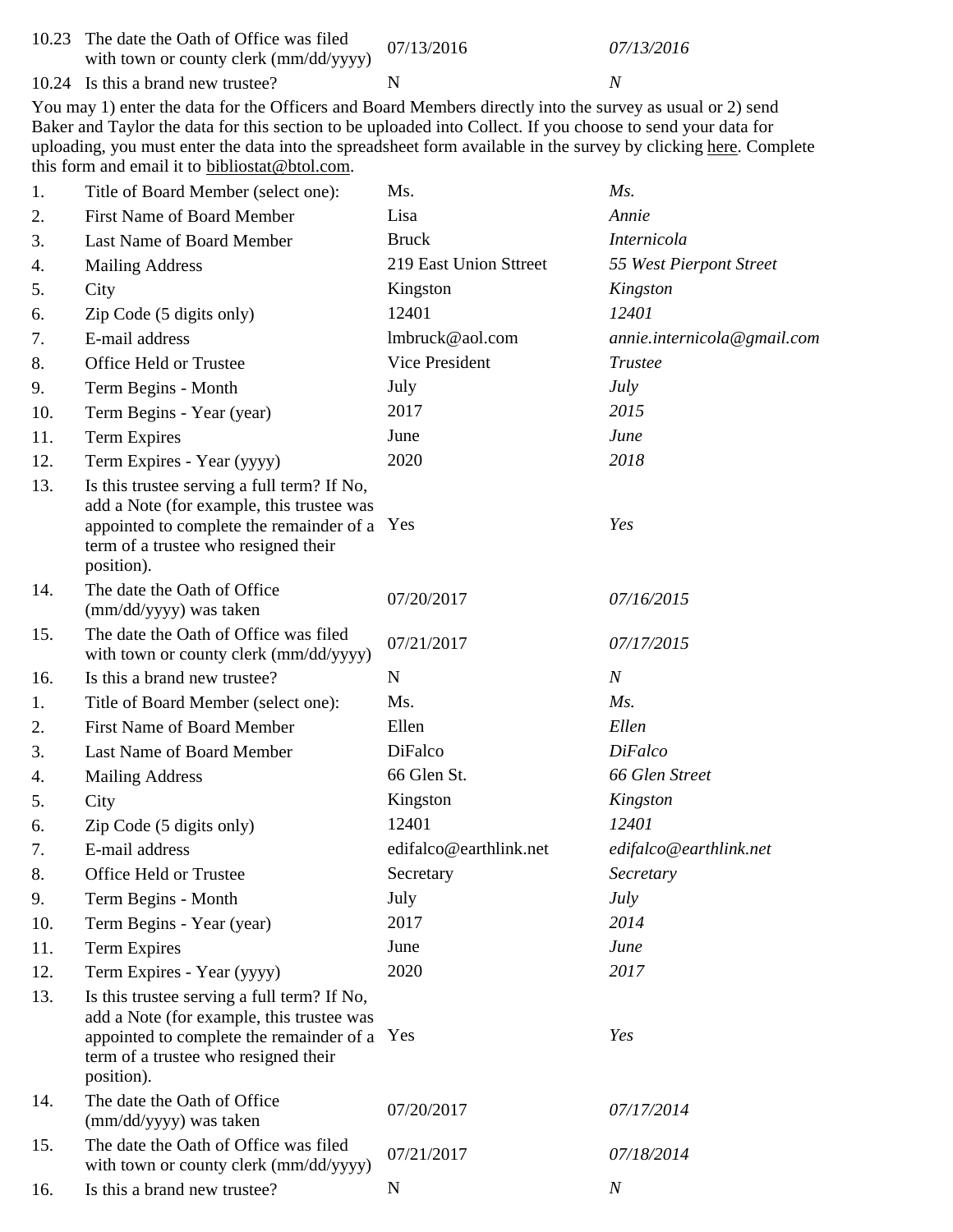| 1.  | Title of Board Member (select one):                                                                                                                                                            | Mr.                     | Mr.                 |
|-----|------------------------------------------------------------------------------------------------------------------------------------------------------------------------------------------------|-------------------------|---------------------|
| 2.  | <b>First Name of Board Member</b>                                                                                                                                                              | Philippe                | Philippe            |
| 3.  | Last Name of Board Member                                                                                                                                                                      | Cosme                   | Cosme               |
| 4.  | <b>Mailing Address</b>                                                                                                                                                                         | 278 Washington Ave.     | 278 Washinton Ave   |
| 5.  | City                                                                                                                                                                                           | Kingston                | Kingston            |
| 6.  | Zip Code (5 digits only)                                                                                                                                                                       | 12401                   | 12401               |
| 7.  | E-mail address                                                                                                                                                                                 | philcosme2017@gmail.com | N/A                 |
| 8.  | Office Held or Trustee                                                                                                                                                                         | Trustee                 | <b>Trustee</b>      |
| 9.  | Term Begins - Month                                                                                                                                                                            | June                    | July                |
| 10. | Term Begins - Year (year)                                                                                                                                                                      | 2015                    | 2015                |
| 11. | <b>Term Expires</b>                                                                                                                                                                            | July                    | June                |
| 12. | Term Expires - Year (yyyy)                                                                                                                                                                     | 2018                    | 2018                |
| 13. | Is this trustee serving a full term? If No,<br>add a Note (for example, this trustee was<br>appointed to complete the remainder of a Yes<br>term of a trustee who resigned their<br>position). |                         | Yes                 |
| 14. | The date the Oath of Office<br>(mm/dd/yyyy) was taken                                                                                                                                          | 07/02/2015              | 07/16/2015          |
| 15. | The date the Oath of Office was filed<br>with town or county clerk (mm/dd/yyyy)                                                                                                                | 07/03/2015              | 07/17/2015          |
| 16. | Is this a brand new trustee?                                                                                                                                                                   | ${\bf N}$               | $\boldsymbol{N}$    |
| 1.  | Title of Board Member (select one):                                                                                                                                                            | Mr.                     | Mr.                 |
| 2.  | <b>First Name of Board Member</b>                                                                                                                                                              | Joseph                  | David               |
| 3.  | Last Name of Board Member                                                                                                                                                                      | <b>Braby</b>            | Rolfe               |
| 4.  | <b>Mailing Address</b>                                                                                                                                                                         | 72 McEntee St.          | 58 Fairmont Avenue  |
| 5.  | City                                                                                                                                                                                           | Kingston                | Kingston            |
| 6.  | Zip Code (5 digits only)                                                                                                                                                                       | 12401                   | 12401               |
| 7.  | E-mail address                                                                                                                                                                                 | joebraby@gmail.com      | david_rolfe@mac.com |
| 8.  | Office Held or Trustee                                                                                                                                                                         | Trustee                 | <b>Trustee</b>      |
| 9.  | Term Begins - Month                                                                                                                                                                            | July                    | July                |
| 10. | Term Begins - Year (year)                                                                                                                                                                      | 2017                    | 2015                |
| 11. | <b>Term Expires</b>                                                                                                                                                                            | June                    | June                |
| 12. | Term Expires - Year (yyyy)                                                                                                                                                                     | 2020                    | 2018                |
| 13. | Is this trustee serving a full term? If No,<br>add a Note (for example, this trustee was<br>appointed to complete the remainder of a Yes<br>term of a trustee who resigned their<br>position). |                         | Yes                 |
| 14. | The date the Oath of Office<br>(mm/dd/yyyy) was taken                                                                                                                                          | 07/20/2017              | 07/16/2015          |
| 15. | The date the Oath of Office was filed<br>with town or county clerk (mm/dd/yyyy)                                                                                                                | 07/21/2017              | 07/17/2015          |
| 16. | Is this a brand new trustee?                                                                                                                                                                   | $\mathbf N$             | $\boldsymbol{N}$    |
| 1.  | Title of Board Member (select one):                                                                                                                                                            | Mr.                     | Ms.                 |
| 2.  | First Name of Board Member                                                                                                                                                                     | <b>Brian</b>            | Patricia            |
| 3.  | Last Name of Board Member                                                                                                                                                                      | Woltman                 | <b>Murphy</b>       |
| 4.  | <b>Mailing Address</b>                                                                                                                                                                         | 37 Abbey Street         | 19 Irving Place     |
| 5.  | City                                                                                                                                                                                           | Kingston                | Kingston            |
| 6.  | Zip Code (5 digits only)                                                                                                                                                                       | 12401                   | 12401               |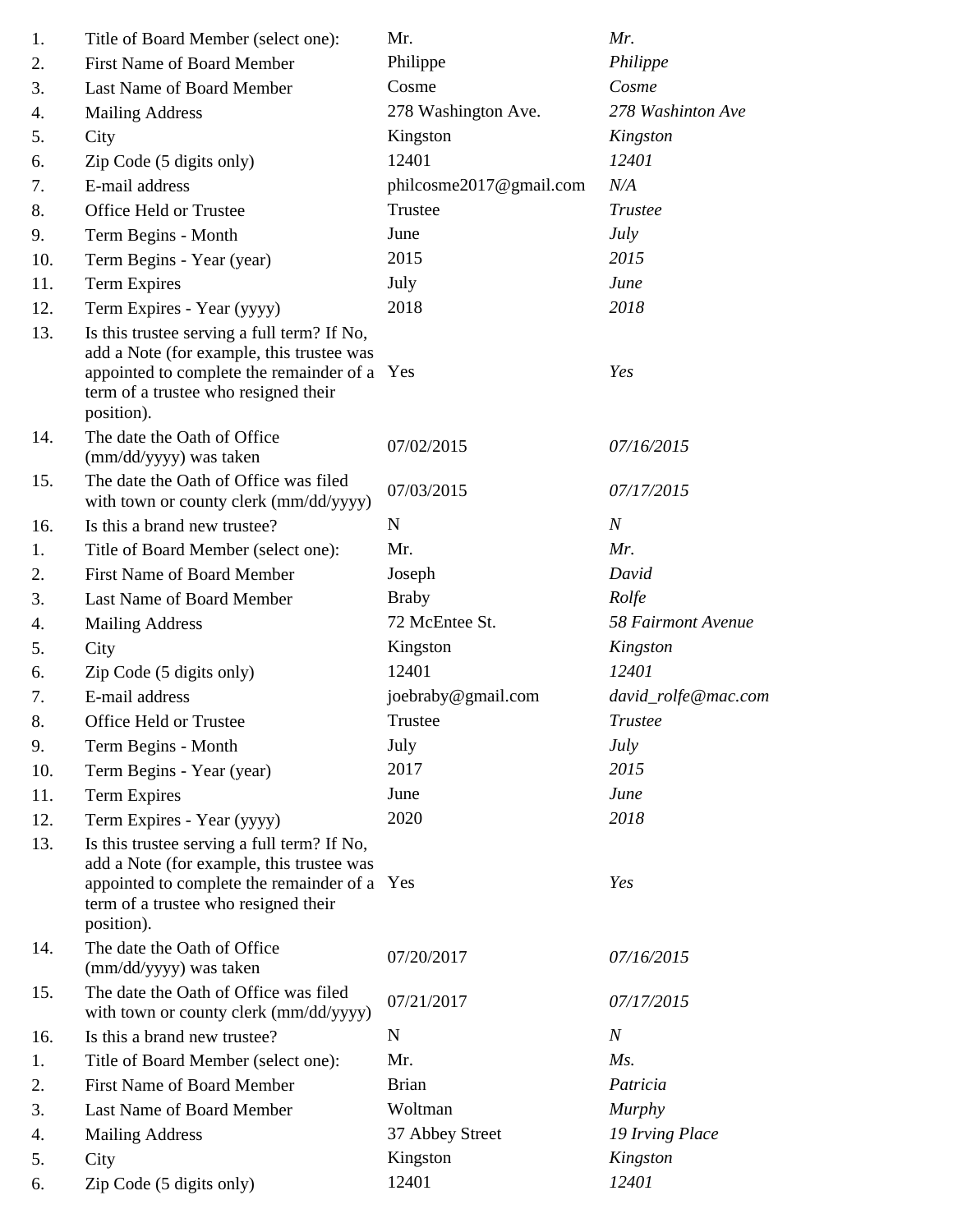| 8.<br>9.<br>10.<br>11.<br>12.<br>13. | Office Held or Trustee<br>Term Begins - Month<br>Term Begins - Year (year)<br><b>Term Expires</b><br>Term Expires - Year (yyyy)<br>Is this trustee serving a full term? If No,<br>add a Note (for example, this trustee was<br>appointed to complete the remainder of a Yes<br>term of a trustee who resigned their<br>position).<br>The date the Oath of Office<br>(mm/dd/yyyy) was taken | <b>Financial Officer</b><br>July<br>2016<br>June<br>2019 | <b>Trustee</b><br>July<br>2016<br>June<br>2019<br>Yes |
|--------------------------------------|--------------------------------------------------------------------------------------------------------------------------------------------------------------------------------------------------------------------------------------------------------------------------------------------------------------------------------------------------------------------------------------------|----------------------------------------------------------|-------------------------------------------------------|
|                                      |                                                                                                                                                                                                                                                                                                                                                                                            |                                                          |                                                       |
|                                      |                                                                                                                                                                                                                                                                                                                                                                                            |                                                          |                                                       |
|                                      |                                                                                                                                                                                                                                                                                                                                                                                            |                                                          |                                                       |
|                                      |                                                                                                                                                                                                                                                                                                                                                                                            |                                                          |                                                       |
|                                      |                                                                                                                                                                                                                                                                                                                                                                                            |                                                          |                                                       |
|                                      |                                                                                                                                                                                                                                                                                                                                                                                            |                                                          |                                                       |
| 14.                                  |                                                                                                                                                                                                                                                                                                                                                                                            | 07/12/2016                                               | 07/12/2016                                            |
| 15.                                  | The date the Oath of Office was filed<br>with town or county clerk (mm/dd/yyyy)                                                                                                                                                                                                                                                                                                            | 07/13/2016                                               | 07/13/2016                                            |
| 16.                                  | Is this a brand new trustee?                                                                                                                                                                                                                                                                                                                                                               | $\mathbf N$                                              | Y                                                     |
| 1.                                   | Title of Board Member (select one):                                                                                                                                                                                                                                                                                                                                                        | Ms.                                                      | $Ms$ .                                                |
| 2.                                   | <b>First Name of Board Member</b>                                                                                                                                                                                                                                                                                                                                                          | Annie                                                    | Lisa                                                  |
| 3.                                   | Last Name of Board Member                                                                                                                                                                                                                                                                                                                                                                  | Internicola                                              | <b>Bruck</b>                                          |
| 4.                                   | <b>Mailing Address</b>                                                                                                                                                                                                                                                                                                                                                                     | 55 West Pierpont St.                                     | 219 East Union Street                                 |
| 5.                                   | City                                                                                                                                                                                                                                                                                                                                                                                       | Kingston                                                 | Kingston                                              |
| 6.                                   | Zip Code (5 digits only)                                                                                                                                                                                                                                                                                                                                                                   | 12401                                                    | 12401                                                 |
| 7.                                   | E-mail address                                                                                                                                                                                                                                                                                                                                                                             | annie.internicola@gmail.com lbruck@kingston-ny.gov       |                                                       |
| 8.                                   | Office Held or Trustee                                                                                                                                                                                                                                                                                                                                                                     | Trustee                                                  | Vice President                                        |
| 9.                                   | Term Begins - Month                                                                                                                                                                                                                                                                                                                                                                        | July                                                     | July                                                  |
| 10.                                  | Term Begins - Year (year)                                                                                                                                                                                                                                                                                                                                                                  | 2015                                                     | 2014                                                  |
| 11.                                  | <b>Term Expires</b>                                                                                                                                                                                                                                                                                                                                                                        | June                                                     | June                                                  |
| 12.                                  | Term Expires - Year (yyyy)                                                                                                                                                                                                                                                                                                                                                                 | 2018                                                     | 2017                                                  |
| 13.                                  | Is this trustee serving a full term? If No,<br>add a Note (for example, this trustee was<br>appointed to complete the remainder of a Yes<br>term of a trustee who resigned their<br>position).                                                                                                                                                                                             |                                                          | Yes                                                   |
| 14.                                  | The date the Oath of Office<br>(mm/dd/yyyy) was taken                                                                                                                                                                                                                                                                                                                                      | 07/02/2015                                               | 07/17/2014                                            |
| 15.                                  | The date the Oath of Office was filed<br>with town or county clerk (mm/dd/yyyy)                                                                                                                                                                                                                                                                                                            | 07/03/2015                                               | 07/18/2014                                            |
| 16.                                  | Is this a brand new trustee?                                                                                                                                                                                                                                                                                                                                                               | N                                                        | $\boldsymbol{N}$                                      |
| 1.                                   | Title of Board Member (select one):                                                                                                                                                                                                                                                                                                                                                        | Mr.                                                      | Mr.                                                   |
| 2.                                   | <b>First Name of Board Member</b>                                                                                                                                                                                                                                                                                                                                                          | David                                                    | Joseph                                                |
| 3.                                   | Last Name of Board Member                                                                                                                                                                                                                                                                                                                                                                  | Rolfe                                                    | <b>Braby</b>                                          |
| 4.                                   | <b>Mailing Address</b>                                                                                                                                                                                                                                                                                                                                                                     | 58 Fairmont St.                                          | 72 McEntee Street                                     |
| 5.                                   | City                                                                                                                                                                                                                                                                                                                                                                                       | Kingston                                                 | Kingston                                              |
| 6.                                   | Zip Code (5 digits only)                                                                                                                                                                                                                                                                                                                                                                   | 12401                                                    | 12401                                                 |
| 7.                                   | E-mail address                                                                                                                                                                                                                                                                                                                                                                             | david_rolfe@mac.com                                      | joebraby@gmail.com                                    |
| 8.                                   | Office Held or Trustee                                                                                                                                                                                                                                                                                                                                                                     | Trustee                                                  | <b>Trustee</b>                                        |
| 9.                                   | Term Begins - Month                                                                                                                                                                                                                                                                                                                                                                        | July                                                     | <b>July</b>                                           |
| 10.                                  | Term Begins - Year (year)                                                                                                                                                                                                                                                                                                                                                                  | 2015                                                     | 2014                                                  |
| 11.                                  | <b>Term Expires</b>                                                                                                                                                                                                                                                                                                                                                                        | June                                                     | June                                                  |
| 12.                                  | Term Expires - Year (yyyy)                                                                                                                                                                                                                                                                                                                                                                 | 2018                                                     | 2017                                                  |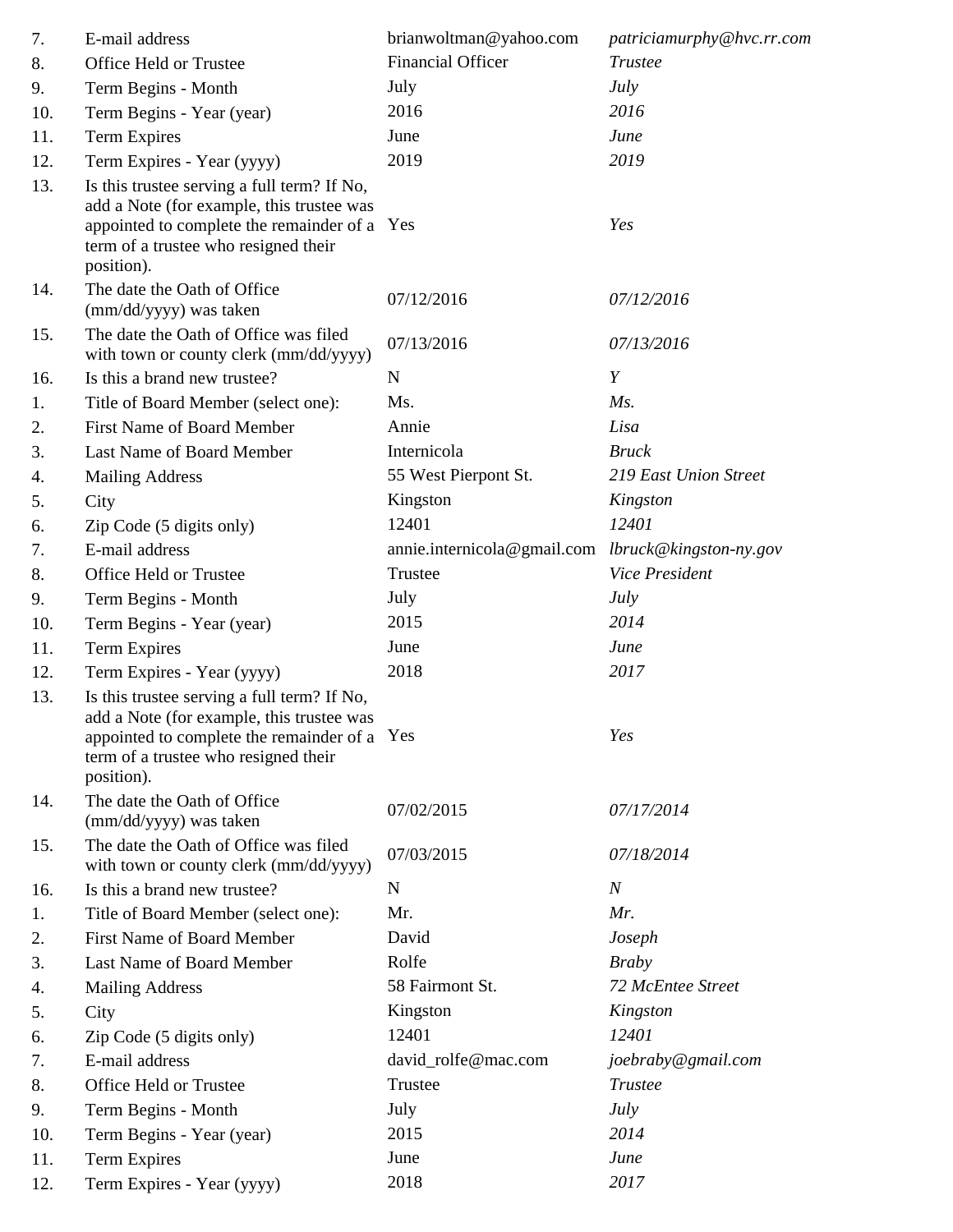| 13. | Is this trustee serving a full term? If No,<br>add a Note (for example, this trustee was<br>appointed to complete the remainder of a Yes<br>term of a trustee who resigned their<br>position). |                           | Yes                      |
|-----|------------------------------------------------------------------------------------------------------------------------------------------------------------------------------------------------|---------------------------|--------------------------|
| 14. | The date the Oath of Office<br>(mm/dd/yyyy) was taken                                                                                                                                          | 07/02/2015                | 07/17/2014               |
| 15. | The date the Oath of Office was filed<br>with town or county clerk (mm/dd/yyyy)                                                                                                                | 07/03/2015                | 07/18/2014               |
| 16. | Is this a brand new trustee?                                                                                                                                                                   | $\mathbf N$               | $\boldsymbol{N}$         |
| 1.  | Title of Board Member (select one):                                                                                                                                                            | Ms.                       | Mr.                      |
| 2.  | <b>First Name of Board Member</b>                                                                                                                                                              | Patricia                  | <b>Brian</b>             |
| 3.  | Last Name of Board Member                                                                                                                                                                      | Murphy                    | Woltman                  |
| 4.  | <b>Mailing Address</b>                                                                                                                                                                         | 19 irving Place           | 37 Abbey Street          |
| 5.  | City                                                                                                                                                                                           | Kingston                  | Kingston                 |
| 6.  | Zip Code (5 digits only)                                                                                                                                                                       | 12401                     | 12401                    |
| 7.  | E-mail address                                                                                                                                                                                 | patriciamurphy@hvc.rr.com | brianwoltman@yahoo.com   |
| 8.  | Office Held or Trustee                                                                                                                                                                         | Trustee                   | <b>Financial Officer</b> |
| 9.  | Term Begins - Month                                                                                                                                                                            | July                      | July                     |
| 10. | Term Begins - Year (year)                                                                                                                                                                      | 2016                      | 2016                     |
| 11. | <b>Term Expires</b>                                                                                                                                                                            | June                      | June                     |
| 12. | Term Expires - Year (yyyy)                                                                                                                                                                     | 2019                      | 2019                     |
| 13. | Is this trustee serving a full term? If No,<br>add a Note (for example, this trustee was<br>appointed to complete the remainder of a Yes<br>term of a trustee who resigned their<br>position). |                           | Yes                      |
| 14. | The date the Oath of Office<br>(mm/dd/yyyy) was taken                                                                                                                                          | 07/12/2016                | 07/12/2016               |
| 15. | The date the Oath of Office was filed<br>with town or county clerk (mm/dd/yyyy)                                                                                                                | 07/13/2016                | 07/13/2016               |
| 16. | Is this a brand new trustee?                                                                                                                                                                   | N                         | $\boldsymbol{N}$         |

# **11. OPERATING FUNDS RECEIPTS**

Report financial data based on the fiscal reporting year reported in Part 1. *ROUND TO THE NEAREST DOLLAR.* Please click here to read general instructions before completing this section.

## **LOCAL PUBLIC FUNDS**

Specify by name the municipalities or districts which are the source of funds.

| 11.1 | Does the library receive any local public<br>funds? If yes, complete one record for<br>each funding source; if no, go to question<br>11.3. | Y                      | Y                                       |
|------|--------------------------------------------------------------------------------------------------------------------------------------------|------------------------|-----------------------------------------|
| 1.   | Source of Funds                                                                                                                            | City                   | Other (specify using the State<br>note) |
| 2.   | Name of funding County, Municipality or<br>District                                                                                        | City of Kingston       | Kingston Library                        |
| 3.   | Amount                                                                                                                                     | \$884,454              | \$844,237                               |
| 4.   | Subject to public vote held in reporting<br>year or in a previous reporting year(s).                                                       | Y                      | Y                                       |
| 5.   | Written Contractual Agreement                                                                                                              | N                      | $\overline{N}$                          |
|      |                                                                                                                                            | <b>School District</b> | <i>School District</i>                  |
|      |                                                                                                                                            |                        |                                         |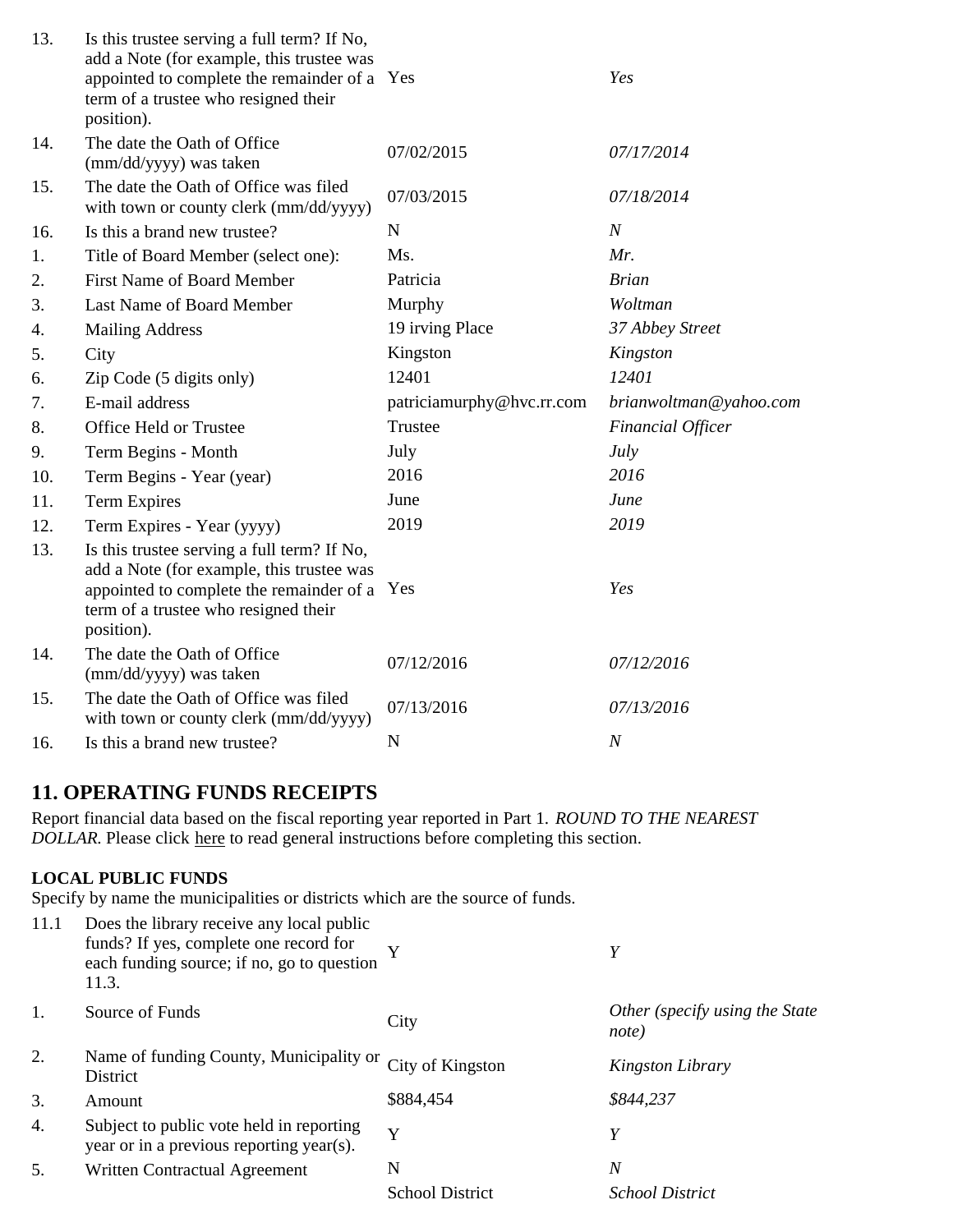| 1.    | Source of Funds                                                                                                              |                                                             |                  |
|-------|------------------------------------------------------------------------------------------------------------------------------|-------------------------------------------------------------|------------------|
| 2.    | Name of funding County, Municipality or<br>District                                                                          | Kingston City School District Kingston City School District |                  |
| 3.    | Amount                                                                                                                       | \$23,000                                                    | \$23,000         |
| 4.    | Subject to public vote held in reporting<br>year or in a previous reporting year(s).                                         | N                                                           | Y                |
| 5.    | Written Contractual Agreement                                                                                                | N                                                           | $\boldsymbol{N}$ |
| 11.2  | <b>TOTAL LOCAL PUBLIC FUNDS</b>                                                                                              | \$907,454                                                   | \$867,237        |
|       | <b>SYSTEM CASH GRANTS TO MEMBER LIBRARY</b>                                                                                  |                                                             |                  |
| 11.3  | Local Library Services Aid (LLSA)                                                                                            | \$6,934                                                     | \$6,930          |
| 11.4  | Central Library Aid (CLDA and/or CBA)                                                                                        | \$0                                                         | \$0              |
| 11.5  | Additional State Aid received from the<br>System                                                                             | \$0                                                         | \$0              |
| 11.6  | Federal Aid received from the System                                                                                         | \$1,684                                                     | \$2,018          |
| 11.7  | Other Cash Grants                                                                                                            | \$8,550                                                     | \$3,200          |
| 11.8  | <b>TOTAL SYSTEM CASH GRANTS</b><br>(Add Questions 11.3, 11.4, 11.5, 11.6 and \$17,168)<br>11.7)                              |                                                             | \$12,148         |
|       | <b>OTHER STATE AID</b>                                                                                                       |                                                             |                  |
| 11.9  | State Aid other than LLSA, Central<br>Library Aid (CLDA and/or CBA), or<br>other State Aid reported as system cash<br>grants | \$3,000                                                     | \$3,750          |
|       | FEDERAL AID FOR LIBRARY OPERATION                                                                                            |                                                             |                  |
|       | 11.10 LSTA                                                                                                                   | \$0                                                         | \$0              |
|       | 11.11 Other Federal Aid                                                                                                      | \$0                                                         | \$0              |
| 11.12 | <b>TOTAL FEDERAL AID (Add</b><br>Questions 11.10 and 11.11)                                                                  | \$0                                                         | \$0              |
| 11.13 | <b>CONTRACTS WITH PUBLIC</b><br><b>LIBRARIES AND/OR PUBLIC</b><br><b>LIBRARY SYSTEMS IN NEW YORK</b><br><b>STATE</b>         | \$0                                                         | \$0              |
|       | <b>OTHER RECEIPTS</b>                                                                                                        |                                                             |                  |
|       | 11.14 Gifts and Endowments                                                                                                   | \$25,692                                                    | \$27,643         |
|       | 11.15 Fund Raising                                                                                                           | \$0                                                         | \$618            |
|       | 11.16 Income from Investments                                                                                                | \$1,830                                                     | \$1,057          |
|       | 11.17 Library Charges                                                                                                        | \$23,934                                                    | \$21,860         |
| 11.18 | Other                                                                                                                        | \$0                                                         | \$039            |
|       | 11.19 TOTAL OTHER RECEIPTS (Add<br>Questions 11.14, 11.15, 11.16, 11.17 and<br>11.18                                         | \$51,456                                                    | \$51,217         |
| 11.20 | <b>TOTAL OPERATING FUND</b><br><b>RECEIPTS</b> (Add Questions 11.2, 11.8,<br>11.9, 11.12, 11.13 and 11.19)                   | \$979,078                                                   | \$934,352        |
|       | 11.21 BUDGET LOANS                                                                                                           | \$0                                                         | \$0              |
|       | <b>TRANSFERS</b>                                                                                                             |                                                             |                  |
|       | 11.22 From Capital Fund (Same as Question<br>14.8)                                                                           | \$0                                                         | \$0              |
| 11.23 | From Other Funds<br><b>TOTAL TRANSFERS</b>                                                                                   | \$0                                                         | \$0              |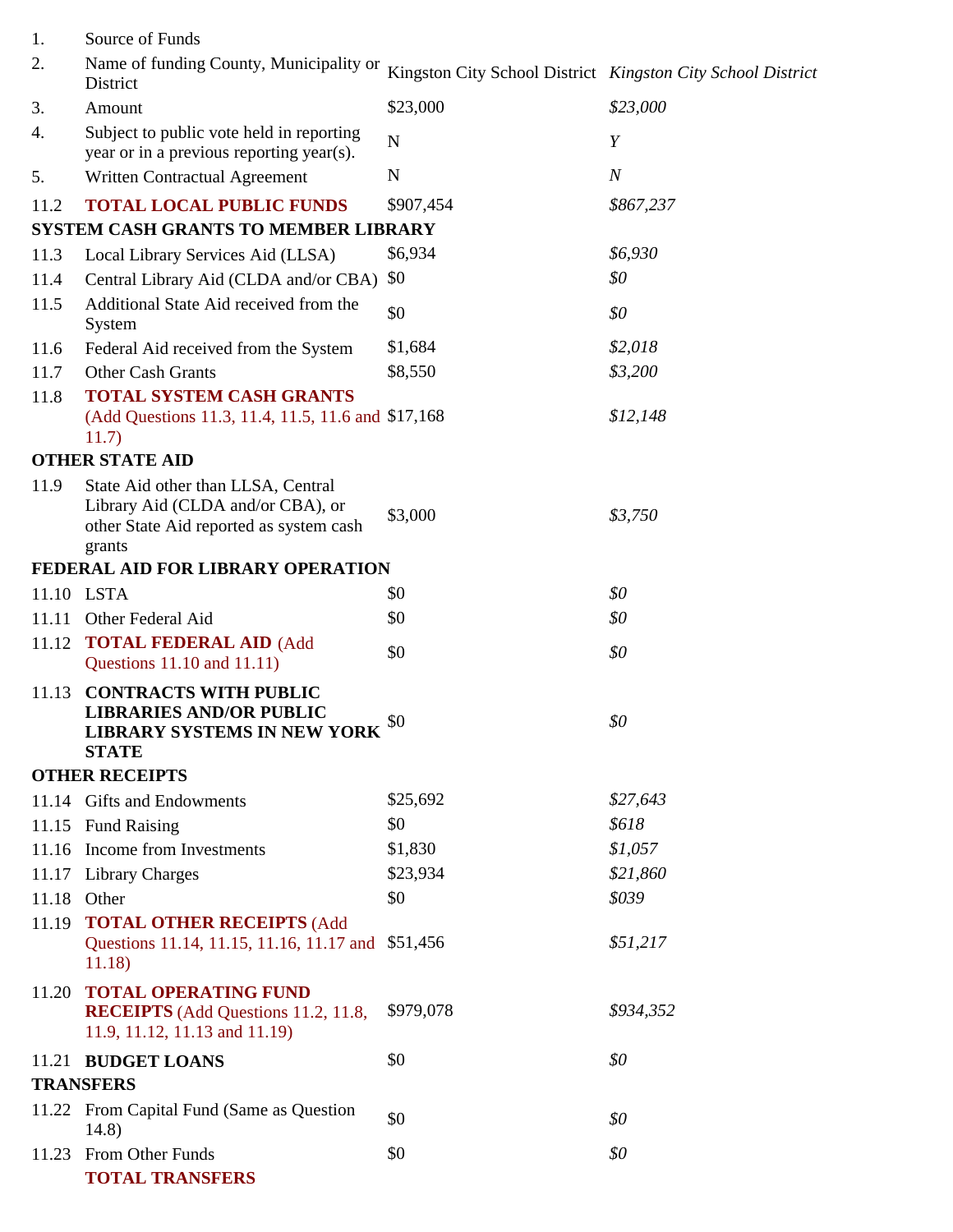| 11.24 | (Add Questions)<br>11.22 and 11.23)                                                                                                                                               | \$0         | \$0         |
|-------|-----------------------------------------------------------------------------------------------------------------------------------------------------------------------------------|-------------|-------------|
|       | 11.25 BALANCE IN OPERATING FUND -<br>Beginning Balance for Fiscal Year<br>Ending 2017 (Same as Question 12.40 of $$543,874$ )<br>previous year if fiscal year has not<br>changed) |             | \$746,378   |
|       | 11.26 GRAND TOTAL RECEIPTS,<br><b>BUDGET LOANS, TRANSFERS AND</b><br><b>BALANCE</b> (Add Questions 11.20,<br>11.21, 11.24 and 11.25; Same as<br>Question 12.41)                   | \$1,522,952 | \$1,680,730 |

## **12. OPERATING FUND DISBURSEMENTS**

**Report financial data based on the fiscal reporting year reported in Part 1. ROUND TO THE NEAREST DOLLAR. Please click here to read general instructions before completing this section.**

#### **STAFF EXPENDITURES**

### **Salaries & Wages Paid from Library Funds**

| 12.1                                                | <b>Certified Librarians</b>                                                                        | \$99,074  | \$97,290                     |
|-----------------------------------------------------|----------------------------------------------------------------------------------------------------|-----------|------------------------------|
| 12.2                                                | <b>Other Staff</b>                                                                                 | \$341,945 | \$357,614                    |
| 12.3                                                | <b>Total Salaries &amp; Wages Expenditures</b><br>(Add Questions 12.1 and 12.2)                    | \$441,019 | \$454,904                    |
| 12.4                                                | <b>Employee Benefits Expenditures</b>                                                              | \$96,198  | \$89,955                     |
| 12.5                                                | <b>Total Staff Expenditures (Add</b><br><b>Questions 12.3 and 12.4)</b>                            | \$537,217 | \$544,859                    |
|                                                     | <b>COLLECTION EXPENDITURES</b>                                                                     |           |                              |
| 12.6                                                | <b>Print Materials Expenditures</b>                                                                | \$66,502  | \$69,275                     |
| 12.7                                                | <b>Electronic Materials Expenditures</b>                                                           | \$20,628  | \$21,056                     |
| 12.8                                                | <b>Other Materials Expenditures</b>                                                                | \$0       | $\mathcal{S}^{\prime\prime}$ |
| 12.9                                                | <b>Total Collection Expenditures (Add</b><br>Questions 12.6, 12.7 and 12.8)                        | \$87,130  | \$90,331                     |
|                                                     | <b>CAPITAL EXPENDITURES FROM OPERATING FUNDS</b>                                                   |           |                              |
| 12.10                                               | From Local Public Funds (71PF)                                                                     | \$5,535   | \$3,981                      |
| 12.11                                               | From Other Funds (71OF)                                                                            | \$0       | \$0                          |
| 12.12                                               | <b>Total Capital Expenditures (Add</b><br>Questions 12.10 and 12.11)                               | \$5,535   | \$3,981                      |
| <b>OPERATION AND MAINTENANCE OF BUILDINGS</b>       |                                                                                                    |           |                              |
| <b>Repairs to Building &amp; Building Equipment</b> |                                                                                                    |           |                              |
|                                                     | 12.13 From Local Public Funds (72PF)                                                               | \$22,585  | \$26,348                     |
| 12.14                                               | From Other Funds (72OF)                                                                            | \$0       | \$0                          |
| 12.15                                               | <b>Total Repairs (Add Questions 12.13 and</b><br>12.14)                                            | \$22,585  | \$26,348                     |
| 12.16                                               | Other Disbursements for Operation &<br>Maintenance of Buildings                                    | \$63,398  | \$54,871                     |
| 12.17                                               | <b>Total Operation &amp; Maintenance of</b><br><b>Buildings</b> (Add Questions 12.15 and<br>12.16) | \$85,983  | \$81,219                     |
| <b>MISCELLANEOUS EXPENSES</b>                       |                                                                                                    |           |                              |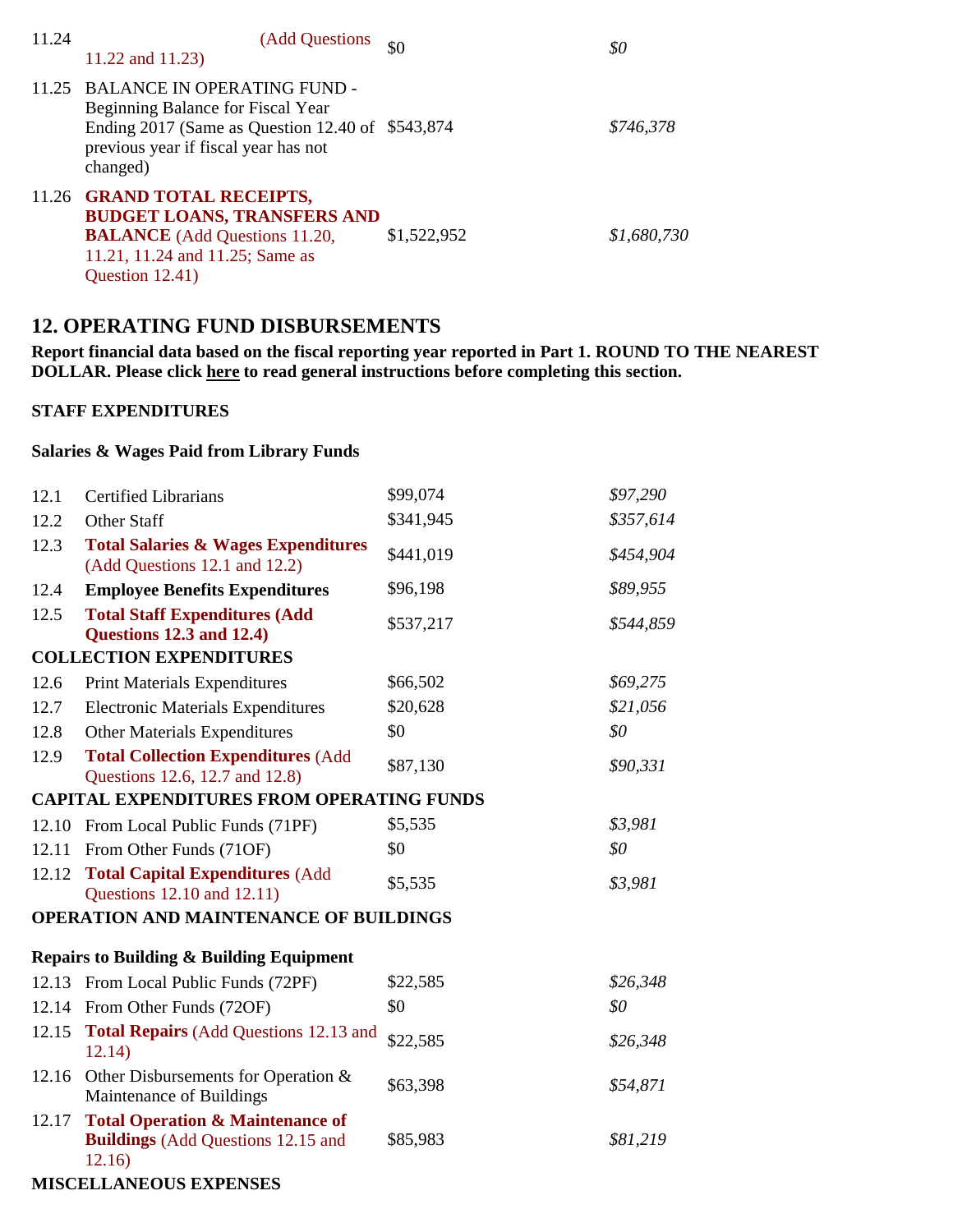|       | 12.18 Office and Library Supplies                                                                                                 | \$8,484     | \$10,104    |
|-------|-----------------------------------------------------------------------------------------------------------------------------------|-------------|-------------|
|       | 12.19 Telecommunications                                                                                                          | \$6,247     | \$4,518     |
| 12.20 | <b>Binding Expenses</b>                                                                                                           | \$0         | \$0         |
| 12.21 | Postage and Freight                                                                                                               | \$1,281     | \$1,292     |
|       | 12.22 Professional & Consultant Fees                                                                                              | \$27,583    | \$20,725    |
| 12.23 | Equipment                                                                                                                         | \$0         | \$0         |
| 12.24 | Other Miscellaneous                                                                                                               | \$36,856    | \$60,033    |
| 12.25 | <b>Total Miscellaneous Expenses (Add</b>                                                                                          |             |             |
|       | Questions 12.18, 12.19, 12.20, 12.21,<br>12.22, 12.23 and 12.24)                                                                  | \$80,451    | \$96,672    |
|       | 12.26 CONTRACTS WITH PUBLIC<br><b>LIBRARIES AND/OR PUBLIC</b><br>LIBRARY SYSTEMS IN NEW YORK<br><b>STATE</b>                      | \$15,145    | \$14,267    |
|       | <b>DEBT SERVICE</b>                                                                                                               |             |             |
|       | <b>Capital Purposes Loans (Principal and Interest)</b>                                                                            |             |             |
|       | 12.27 From Local Public Funds (73PF)                                                                                              | \$73,000    | \$68,631    |
|       | 12.28 From Other Funds (73OF)                                                                                                     | \$0         | \$0         |
|       | 12.29 Total (Add Questions 12.27 and 12.28)                                                                                       | \$73,000    | \$68,631    |
| 12.30 | Budget Loans (Principal and Interest)                                                                                             | \$0         | \$0         |
| 12.31 | <b>Short-Term Loans</b>                                                                                                           | \$0         | \$0         |
|       | 12.32 Total Debt Service (Add Questions<br>12.29, 12.30 and 12.31)                                                                | \$73,000    | \$68,631    |
| 12.33 | <b>TOTAL OPERATING FUND</b><br><b>DISBURSEMENTS</b> (Add Questions<br>12.5, 12.9, 12.12, 12.17, 12.25, 12.26 and<br>12.32)        | \$884,461   | \$899,960   |
|       | <b>TRANSFERS</b>                                                                                                                  |             |             |
|       | <b>Transfers to Capital Fund</b>                                                                                                  |             |             |
|       | 12.34 From Local Public Funds (76PF)                                                                                              | \$53,899    | \$236,896   |
|       | 12.35 From Other Funds (76OF)                                                                                                     | \$0         | \$0         |
| 12.36 | <b>Total Transfers to Capital Fund (Add)</b>                                                                                      |             |             |
|       | Questions 12.34 and 12.35; same as<br>Question 13.8)                                                                              | \$53,899    | \$236,896   |
| 12.37 | <b>Transfer to Other Funds</b>                                                                                                    | \$0         | \$0         |
|       | 12.38 TOTAL TRANSFERS (Add Questions<br>12.36 and 12.37)                                                                          | \$53,899    | \$236,896   |
| 12.39 | <b>TOTAL DISBURSEMENTS AND</b><br><b>TRANSFERS</b> (Add Questions 12.33 and \$938,360)<br>12.38)                                  |             | \$1,136,856 |
| 12.40 | <b>BALANCE IN OPERATING FUND -</b><br>Ending Balance for the Fiscal Year<br>Ending 2017                                           | \$584,592   | \$543,874   |
| 12.41 | <b>GRAND TOTAL DISBURSEMENTS,</b><br><b>TRANSFERS &amp; BALANCE (Add</b><br>Questions 12.39 and 12.40; same as<br>Question 11.26) | \$1,522,952 | \$1,680,730 |
|       | <b>ASSURANCE</b>                                                                                                                  |             |             |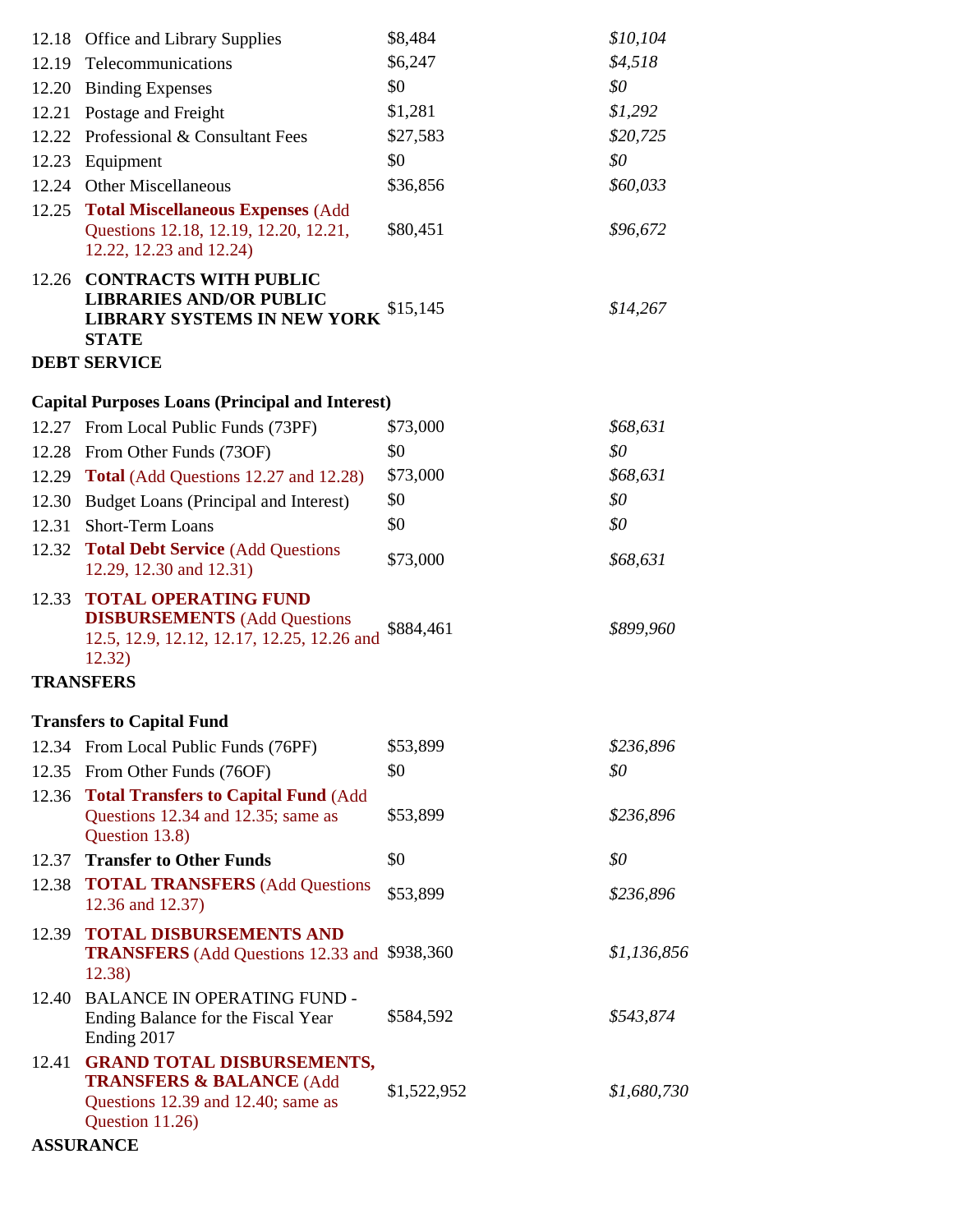| 12.42 The Library operated in accordance with<br>all provisions of Education Law and the<br>Regulations of the Commissioner, and<br>assures that the "Annual Report" was<br>reviewed and accepted by the Library<br>Board on (date - mm/dd/yyyy).<br><b>FISCAL AUDIT</b> | 02/15/2018                     | 02/16/2017                     |
|--------------------------------------------------------------------------------------------------------------------------------------------------------------------------------------------------------------------------------------------------------------------------|--------------------------------|--------------------------------|
|                                                                                                                                                                                                                                                                          |                                |                                |
| 12.43 Last audit performed (mm/dd/yyyy)                                                                                                                                                                                                                                  | 02/02/2018                     | 10/04/2016                     |
| 12.44 Time period covered by this audit<br>$(mm/dd/yyyy) - (mm/dd/yyyy)$                                                                                                                                                                                                 | $01/01/2015 - 12/31/16$        | 01/01/2014-12/31/2014          |
| 12.45 Indicate type of audit (select one):                                                                                                                                                                                                                               | <b>Private Accounting Firm</b> | <b>Private Accounting Firm</b> |
| <b>CAPITAL FUND</b>                                                                                                                                                                                                                                                      |                                |                                |
| 12.46 Does the library have a Capital Fund?<br>Enter Y for Yes, N for No. If No, stop<br>here. If Yes, complete the Capital Fund<br>Report.                                                                                                                              | Y                              | Y                              |

## **13. CAPITAL FUND RECEIPTS**

Report financial data based on the fiscal year reported in Part 1. *ROUND TO THE NEAREST DOLLAR.* Please click here to read general instructions before completing this section.

### **REVENUES FROM LOCAL SOURCES**

| 13.1  | <b>Revenues from Local Government</b><br>Sources                                                                                                                           | \$0       | \$0       |
|-------|----------------------------------------------------------------------------------------------------------------------------------------------------------------------------|-----------|-----------|
| 13.2  | All Other Revenues from Local Sources                                                                                                                                      | \$115     | \$18      |
| 13.3  | <b>Total Revenues from Local Sources</b><br>(Add Questions 13.1 and 13.2)                                                                                                  | \$115     | \$18      |
|       | <b>STATE AID FOR CAPITAL PROJECTS</b>                                                                                                                                      |           |           |
| 13.4  | <b>State Aid Received for Construction</b>                                                                                                                                 | \$59,551  | \$211,942 |
| 13.5  | Other State Aid                                                                                                                                                            | \$3,000   | \$0       |
| 13.6  | <b>Total State Aid (Add Questions 13.4 and</b><br>13.5)                                                                                                                    | \$62,551  | \$211,942 |
|       | <b>FEDERAL AID FOR CAPITAL PROJECTS</b>                                                                                                                                    |           |           |
| 13.7  | <b>TOTAL FEDERAL AID</b>                                                                                                                                                   | \$0       | \$0       |
|       | <b>INTERFUND REVENUE</b>                                                                                                                                                   |           |           |
| 13.8  | Transfer from Operating Fund (Same as<br>Question 12.36)                                                                                                                   | \$53,899  | \$236,896 |
| 13.9  | <b>TOTAL REVENUES</b> (Add Questions<br>13.3, 13.6, 13.7 and 13.8)                                                                                                         | \$116,565 | \$448,856 |
| 13.10 | <b>NON-REVENUE RECEIPTS</b>                                                                                                                                                | \$0       | \$0       |
| 13.11 | <b>TOTAL CASH RECEIPTS (Add</b><br>Questions 13.9 and 13.10)                                                                                                               | \$116,565 | \$448,856 |
| 13.12 | <b>BALANCE IN CAPITAL FUND -</b><br>Beginning Balance for Fiscal Year<br>Ending 2017 (Same as Question 14.11 of \$18)<br>previous year, if fiscal year has not<br>changed) |           | \$18,914  |
| 13.13 | <b>TOTAL CASH RECEIPTS AND</b><br><b>BALANCE</b> (Add Questions 13.11 and<br>13.12; same as Question $14.12$ )                                                             | \$116,583 | \$467,770 |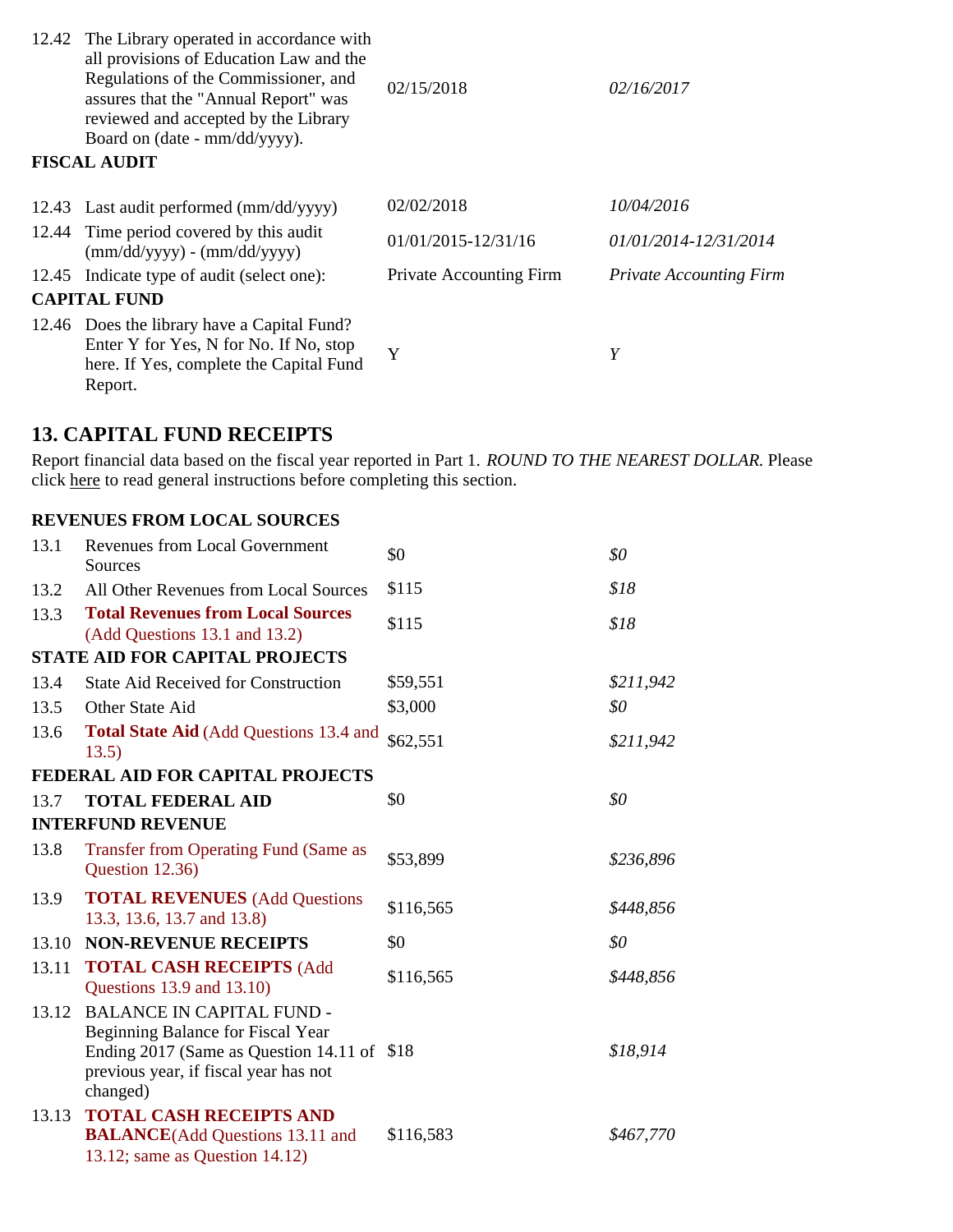## **14. CAPITAL FUND DISBURSEMENTS**

**Report financial data based on the fiscal reporting year reported in Part 1. ROUND TO THE NEAREST DOLLAR. Please click here to read general instructions before completing this section.**

### **PROJECT EXPENDITURES**

| 14.1  | Construction                                                                                                            | \$104,908 | \$467,752 |
|-------|-------------------------------------------------------------------------------------------------------------------------|-----------|-----------|
| 14.2  | <b>Incidental Construction</b>                                                                                          | \$0       | \$0       |
|       | <b>Other Disbursements</b>                                                                                              |           |           |
| 14.3  | Purchase of Buildings                                                                                                   | \$0       | \$0       |
| 14.4  | Interest                                                                                                                | \$0       | \$0       |
| 14.5  | <b>Collection Expenditures</b>                                                                                          | \$0       | \$0       |
| 14.6  | <b>Total Other Disbursements (Add</b><br>Questions 14.3, 14.4 and 14.5)                                                 | \$0       | \$0       |
| 14.7  | <b>TOTAL PROJECT EXPENDITURES</b><br>(Add Questions 14.1, 14.2 and 14.6)                                                | \$104,908 | \$467,752 |
| 14.8  | <b>TRANSFER TO OPERATING FUND</b><br>(Same as Question 11.22)                                                           | \$0       | \$0       |
| 14.9  | <b>NON-PROJECT EXPENDITURES</b>                                                                                         | \$0       | \$0       |
| 14.10 | <b>TOTAL CASH DISBURSEMENTS</b><br><b>AND TRANSFERS</b> (Add Questions<br>14.7, 14.8 and 14.9)                          | \$104,908 | \$467,752 |
| 14.11 | <b>BALANCE IN CAPITAL FUND -</b><br>Ending Balance for the Fiscal Year<br>Ending 2017                                   | \$11,675  | \$18      |
| 14.12 | <b>TOTAL CASH DISBURSEMENTS</b><br><b>AND BALANCE</b> (Add Questions 14.10)<br>and $14.11$ ; same as Question $13.13$ ) | \$116,583 | \$467,770 |

## **15. CENTRAL LIBRARIES**

PART 15 EXISTS FOR THE CENTRAL/CO-CENTRAL LIBRARIES ONLY. PLEASE PROCEED TO SECTION 16. FEDERAL TOTALS AND CONTINUE ON WITH YOUR SURVEY

# **16. FEDERAL TOTALS**

All questions in Part 16 are calculated, locked fields. *Note:* See instructions for definitions and calculations of each of these Federal Totals.

| 16.1  | <b>Total ALA-MLS</b>                     | 2.00      | 2.00      |
|-------|------------------------------------------|-----------|-----------|
| 16.2  | <b>Total Librarians</b>                  | 5.00      | 5.00      |
| 16.3  | <b>All Other Paid Staff</b>              | 9.00      | 9.00      |
| 16.4  | <b>Total Paid Employees</b>              | 14.00     | 14.00     |
| 16.5  | <b>State Government Revenue</b>          | \$9,934   | \$10,680  |
| 16.6  | <b>Federal Government Revenue</b>        | \$1,684   | \$2,018   |
| 16.7  | <b>Other Operating Revenue</b>           | \$60,006  | \$54,417  |
| 16.8  | <b>Total Operating Revenue</b>           | \$979,078 | \$934,352 |
| 16.9  | <b>Other Operating Expenditures</b>      | \$181,579 | \$192,158 |
| 16.10 | <b>Total Operating Expenditures</b>      | \$805,926 | \$827,348 |
|       | 16.11 Total Capital Expenditures         | \$110,443 | \$471,733 |
| 16.12 | <b>Print Materials</b>                   | 47,081    | 48,866    |
|       | 16.13 Total Registered Borrowers         | 11,219    | 10,986    |
|       | 16.14 Other Capital Revenue and Receipts | \$54,014  | \$236,914 |